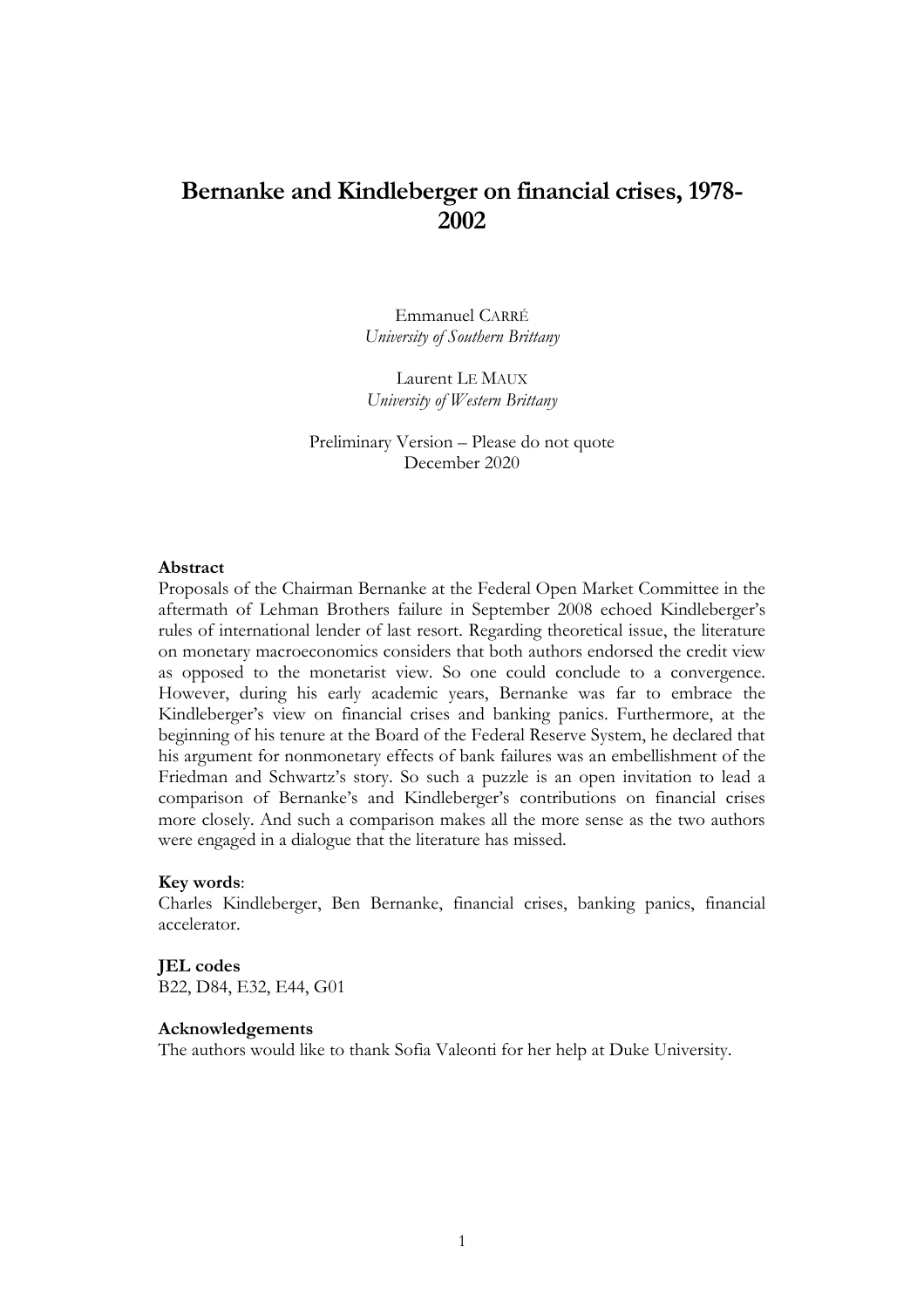# **Bernanke and Kindleberger on financial crises, 1978–2002**

Emmanuel CARRÉ *University of South Brittany*

Laurent LE MAUX *University of Western Brittany* 

# **1. Introduction**

On September 16, 2008, the day after the failure of Lehman Brothers, Chairman Ben Bernanke opened the meeting of the Federal Open Market Committee (2008, Sep. 16, p. 3) and declared: "There is another action item I would like to add, given what is happening, which is that there are very significant problems with dollar funding in other jurisdictions—in Europe and elsewhere. […] I would like to put on the table a request for authorization for swap lines. I prefer not to put a limit on it." Then, on October 13, 2008, the Board of Governors of the Federal Reserve System (2008) announced that the Dollar Swap Lines would be henceforth unlimited with a fixed rate. The Dollar Swap Line program then became the most important one decided by the Federal Reserve during the global financial crisis of 2007–09 and deeply let its mark in the history of international central banking. In announcing the unlimited provision of international liquidity granted to other central banks, Bernanke's declaration did echo with Kindleberger's rule. Indeed, from the late 1960s to the late 1970s, Charles Kindleberger, Professor at the Massachusetts Institute of Technology (MIT), had expounded a twofold recommendation about the action of the international lender of last resort, say, the Federal Reserve, through swap lines granted to other central banks: first, the swap lines should be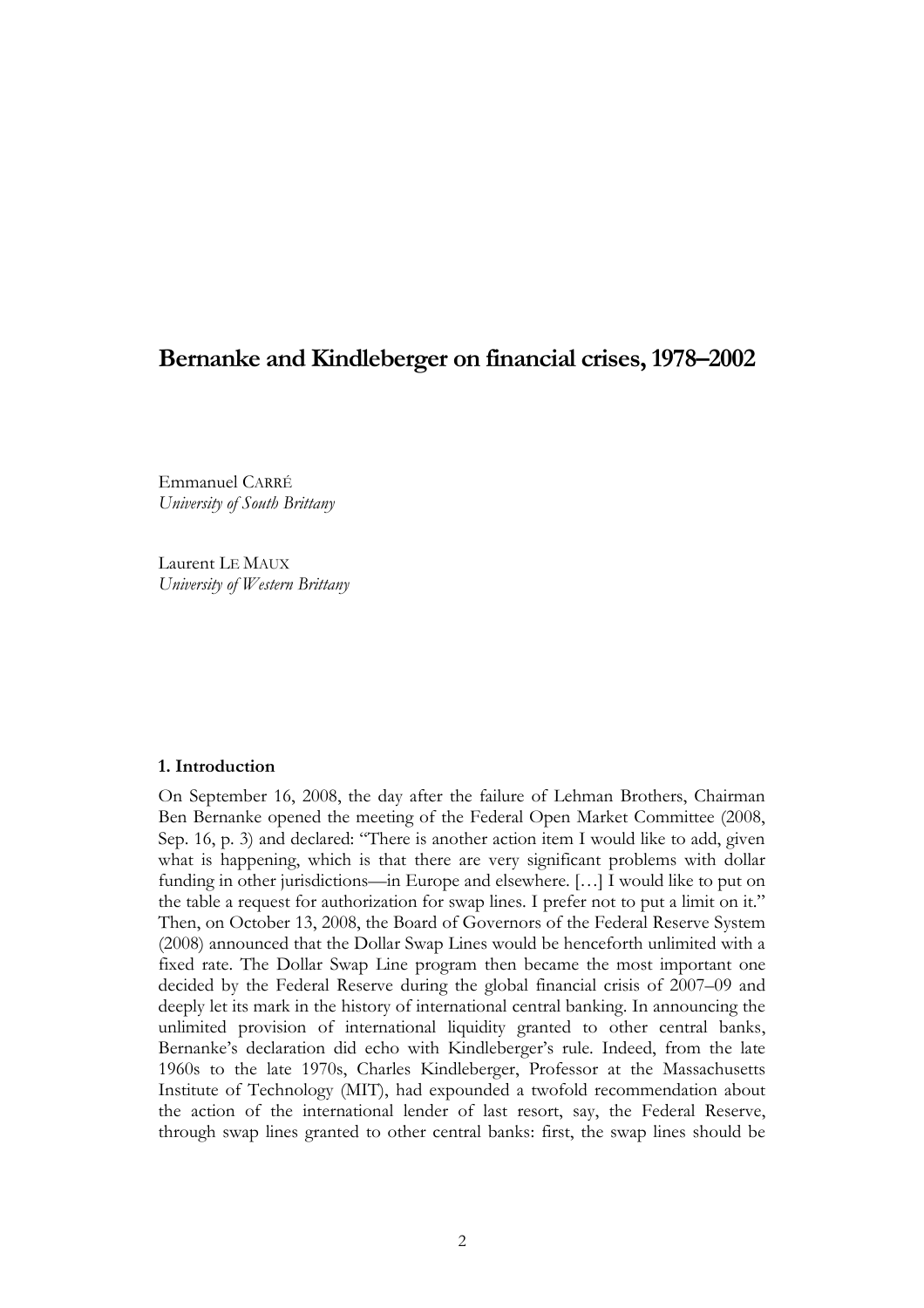unlimited (Kindleberger, 1967 [1981, pp. 28-9]); second, the swap interest rate should not be a penalty or harsh rate (Kindleberger, 1978a, p. 225). As far as we know, Kindleberger is the sole economist who has recommended such a rule of conduct—a rule that applies to the lender of last resort among central banks.

So if Kindleberger's voice was in Bernanke's mouth the days after the failure of Lehman Brothers, there are reasons to believe that Bernanke could have in mind Kindleberger's contributions to the theory of financial crisis and lender of last resort. The first reason is that Bernanke was a PhD student at the MIT in the late 1970s and he could not ignore the work of Kindleberger (1973) on the Great Depression. Eichengreen (2011, p. 41) and Dimand (2014, p. 5) hint that Kindleberger had been Bernanke's teacher. In an address at the MIT, Bernanke (2006) paid tribute to many economists who contributed to the Economic Department reputation—Paul Samuelson, Franco Modigliani, Robert Solow, Charles Kindleberger, Rudiger Dornbusch, and Stanley Fischer, his PhD supervisor. The second reason is that the literature on monetary macroeconomics has often associated Kindleberger and Bernanke especially with regard to the "credit view" as opposed to the "money view" *à la* Friedman and Schwartz (1963)<sup>1</sup>. Borio, Kennedy and Prowse (1994, p. 22) argued that both authors focused on credit intermediation rather on money stock to understand changes in financial conditions. In addition, Eichengreen and Mitchener (2003, p. 11) claimed that, like Bernanke, Kindleberger emphasized the asymmetric information and agency problems in financial markets. More recently, Freixas (2018, p. 89) wrote: "Since Kindleberger (1978) classical book, it is well known that financial crises are intertwined with the increase in debt, credit booms and the soaring of asset prices", while "Friedman and Schwartz (1963) […] approach may be insufficient to explain contemporary crises. […] The criticism of the monetarist approach started with Bernanke (1983a) and has led to […] a major debate in monetary theory between the money and the credit view."

These interpretations might lead to conclude to a convergence between Bernanke and Kindleberger. However, they deserve a twofold caveat. The first is that, to our knowledge, there is no evidence that Bernanke would have actively followed to Kindleberger's MIT teaching. What can be found is Bernanke's (2002a, p. 200) testimony that "at MIT there was an economic history requirement but as it happened I didn't get interested in economic history until after I graduated." More explicitly, he pointed out that his growing interest in problems relating to asymmetric information and this interest "began in graduate school at MIT when I was a student of Peter Diamond" (Bernanke, 2002a, p. 204). More intriguingly, Bernanke (2002c) came to declare that, with regard to the Great Depression, "my argument for nonmonetary influences of bank failures is simply an embellishment of the Friedman-Schwartz story." So how Bernanke could have puzzlingly been close to Kindleberger and Friedman at the same time? The second caveat is that, as we shall detail, Bernanke (1983a) early questioned Kindleberger's *History of Financial* 

<sup>1</sup> To avoid any confusion, we precise that our article deals with the money view *versus* credit view in the domain of financial crises, notably the Great Depression. We are not focused on the other the money view *versus* credit view in the domain of the transmission channel of monetary policy. On this debate on monetary policy transmission channels, see Hubbard (1995).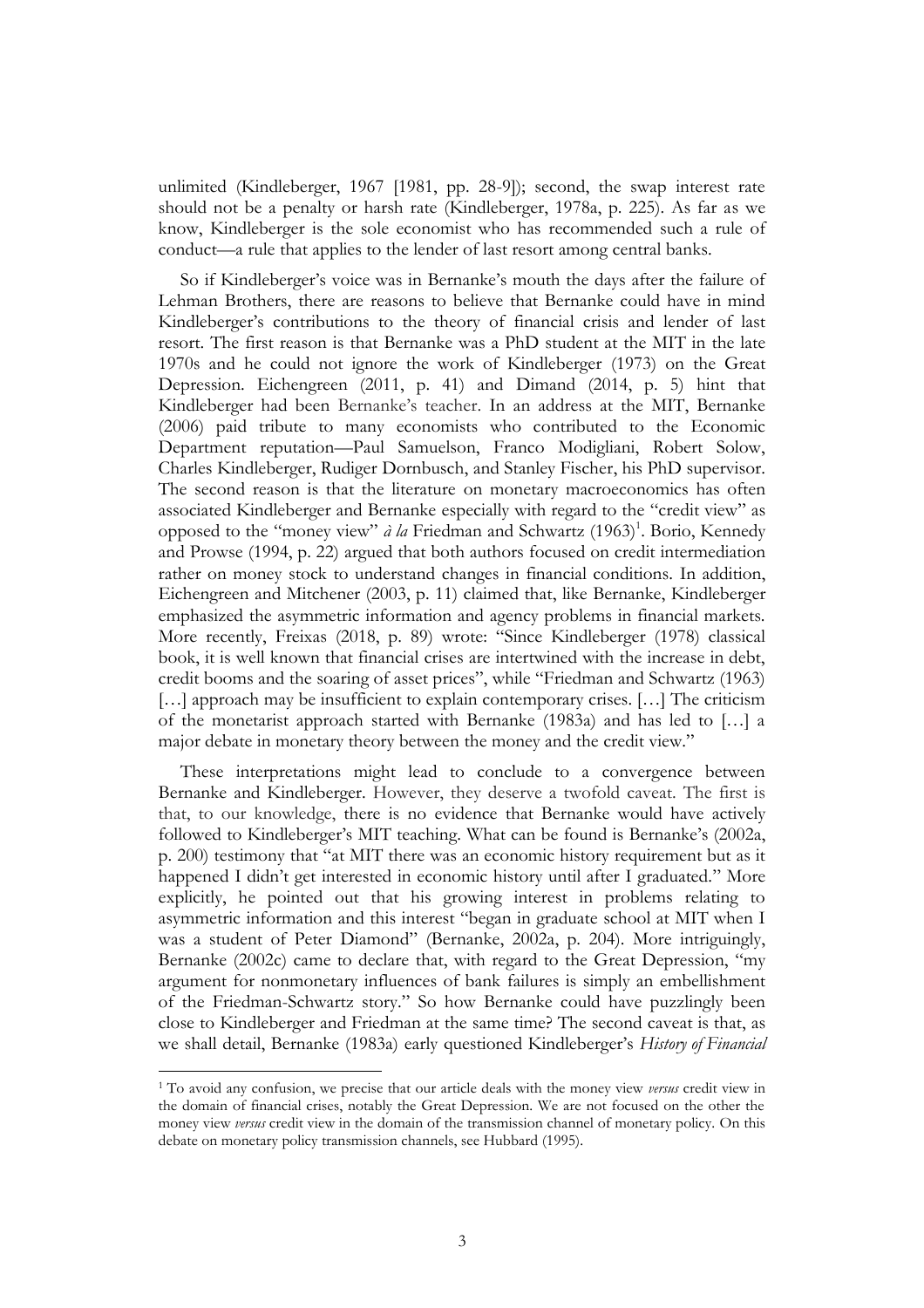*Crises* and rather rested on Friedman and Schwartz's *Monetary History* (O'Sullivan, 2019). Dimand and Koehn (2008, p. 141) also underline that Bernanke (1983a) distanced himself from Kindleberger (1978a) notably on the question of rational behavior. Furthermore, Bernanke and Kindleberger interestingly engaged in a dialogue on the question of financial crises. 2 Such a dialogue has been overlooked in the literature and constitutes the Ariane's Thread of our investigation.

Charles Kindleberger (born in 1910) defended his PhD in 1937 under the supervision of James Angell at Columbia University and became economist at the Federal Reserve Bank of New York, at the Bank for International Settlements, and at the Board of Governors of the Federal Reserve System. After the Second World War and his appointment at the Office of Strategic Services and at the Department of State, he became professor in economics at the MIT for the long period (1948- 1981). Ben Bernanke (born in 1953) defended his PhD in 1979 under the supervision of Stanley Fischer at the MIT. After a career as academics at Stanford University (1979-1985) and Princeton University (1985-2002), he became a member of the Board of Governors of the Federal Reserve System (2002-2005) and then Chairman of the Board of Governors (2006-2014). All in all, our study covers the period from the publication of Kindleberger's *Manias* in 1978 to Bernanke's appointment at the Board of the Federal Reserve System in 2002. The organization of the paper follows chronologically and analytically the dialogue between Kindleberger and Bernanke. At first, we present Kindleberger's analysis of financial crises (Section 2) and Bernanke's analysis of the Great Depression (Section 3), which paved the way of a dialogue between the two authors (Section 4). Then, we investigate how Bernanke and Gertler proposed different kind of models (Section 5) that finally depart from Kindleberger's analytical framework especially with regard to the exogeneity/endogeneity of financial bubbles (Section 6). We conclude on the enlightened perspectives drawn by the Bernanke-Kindleberger dialogue (Section 7).

#### **2. Kindleberger on financial crisis**

 $\overline{a}$ 

Before the publication of *Manias, Panics, and Crashes*, Kindleberger (1974, p. 20) started to explore the question of how the banking system had been vulnerable to financial markets instability during the Great Depression. For him, the key variable was not the quantity of money but the stock prices whose decline led banks in the

<sup>2</sup> Over the period 1982-2006, Bernanke (1982, 1983a-b, 1993, 2006), Bernanke and James (1991), Bernanke and Mihov (2000), quote 26 times (bibliography included) the work of Kindleberger (1973, 1978a, 1984). After that the Federal Reserve intervened as the international lender of last resort during the global financial crisis of 2007–09, Bernanke mentions Kindleberger only once and without specific bibliographical reference (Bernanke, Geithner and Paulson, 2019, p. 11). On the other side, Kindleberger (1986, 1992, 1996a-b, 1997b) quotes 12 times (bibliography included) the work of Bernanke (1983a) and of Bernanke and James (1991). We do not strictly survey in this paper all the works of Kindleberger and Bernanke but we focus on the specific area of financial crises in order to understand the underlying debate.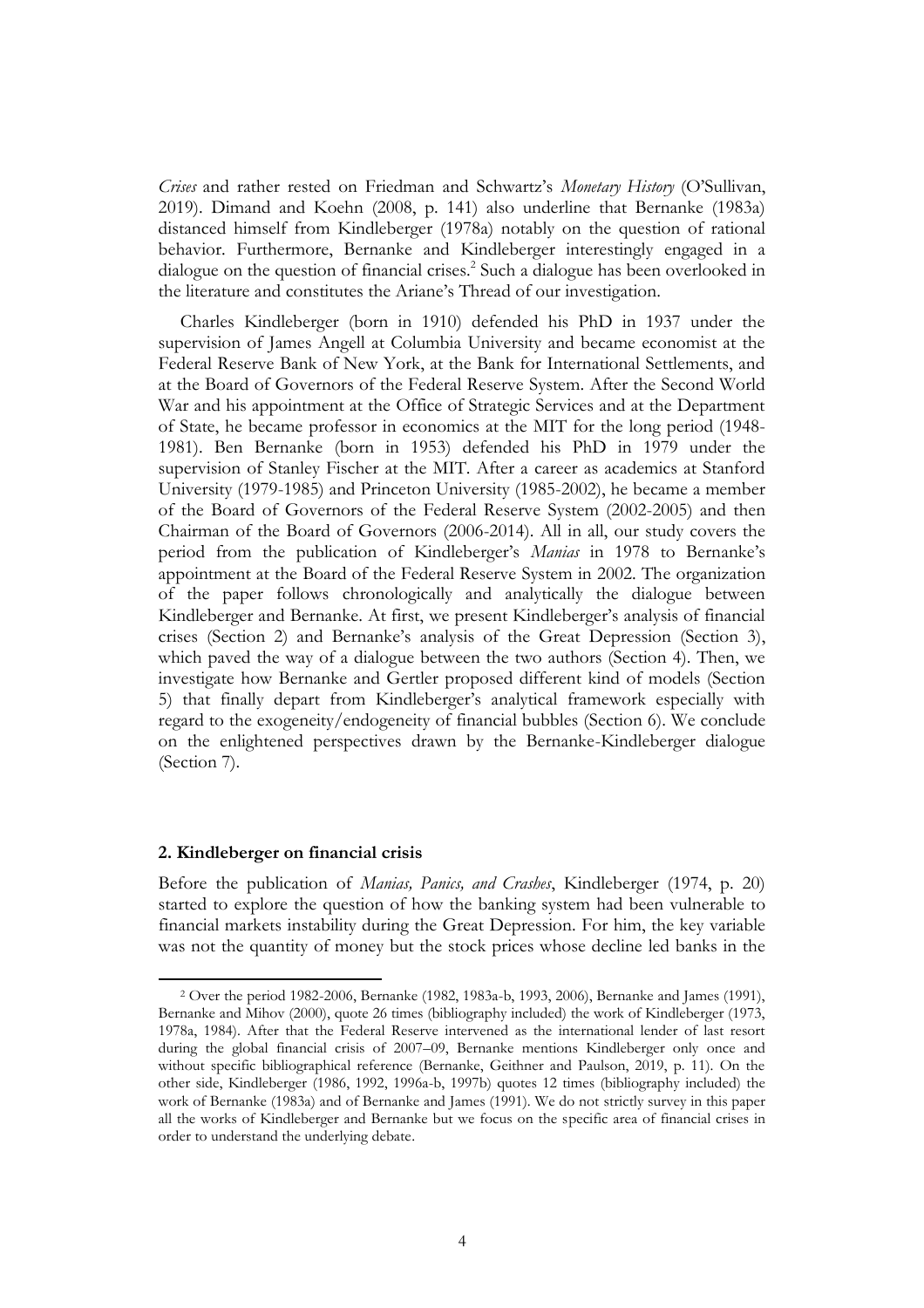"call money" market to reduce their short-term loans to brokers. The call loan market, in which banks granted demand loans on collateral in the money market, was prone to the downward spiral of liquidity—the "race for liquidity" in Kindleberger's words—until it froze up with the stock market. Later, Kindleberger (1978a, pp. 107-8) restated more precisely the deflationary spiral of liquidity: "Prices fall. Expectations are reversed. […] To the extent that speculators are leveraged with borrowed money, the decline in prices leads to further calls on them for margin or cash, and to further liquidation. As prices fall further, […] the credit system itself appears shaky, and the race for liquidity is on." As a result, the spiral of liquidity appears as an endogenous phenomenon as well as the cause of the financial crisis and banking panics. So Kindleberger (1978a, pp. 9-10, 15-6) did not refer to the "exogenous shock" as the displacement itself but to events, which provoke changes in expectations or beliefs that are in motion among market participants: "*Causa remota* of the crisis is speculation and extended credit; *causa proxima* is some incident which snaps the confidence of the system, makes people think of the danger of a failure, and leads them to move from commodities, stocks, real estate […] back into cash. In itself, *causa proxima* may be trivial: a bankruptcy, […] a revelation, a refusal of credit to some borrowers" (ibid, p. 107). <sup>3</sup> Therefore, *causa proxima* (the adverse shock seen as exogenous) makes no sense without *causa remota* (the financial instability considered as endogenous). <sup>4</sup>

In order to avoid any misunderstanding in Kindelberger's writings, the question of (ir)rationality must be handled with care. First of all, Kindleberger (1978a, p. 28) underlined that "the relationship between rational individuals and the irrational whole is more complex" than the simple notion of "mob psychology." For Kindleberger (1978a, p. 41), "markets can on occasions—infrequent occasions, let me emphasize—act in destabilizing ways that are irrational overall, even when each participant in the market is acting rationally." In other words, "euphoric speculation [...] leads to manias and panics based on rational behavior on the part of each participant that is irrational overall" (Kindleberger, 1978b, p. 107). This statement may be interpreted as a definition of systemic risk: rational behavior from individuals such as speculation and fire-sale strategy, far from helping the banking and financial system to return to its equilibrium, exacerbates instability of the

<sup>3</sup> In addition, Kindleberger (1978a, p. 84) emphasized that bubbles lead to frauds and "swindles" but this does not imply that frauds (*causa proxima*) would be the cause of the financial instability (*causa remota*). More precisely, bubbles can take place without frauds and, in turn, frauds are more prone to take place when bubbles appear. Cynical swindles inflate when some agents exploit the overoptimistic expectations of others and they are endogenous in nature, not the starting point of the financial collapse.

<sup>4</sup> Even if *A History of Financial Crises*—the subtitle of *Manias*—does not propose an original theoretical framework, it may be seen as an innovative contribution inasmuch as it infused the financial instability hypothesis as a key of interpretation of banking and financial history. Kindleberger (1978a, pp. 15-9) discovered the work of Minsky (1972) for the understanding of financial instability as an endogenous phenomenon. Later, Kindleberger (1991, p. 195) recognized that "[Hyman Minsky] had produced a model of economic and financial instability beautifully applicable to historical data. *Manias* has a serious message as it offers an alternative to the classic monetarist doctrine that markets are always right and governments mostly wrong, and to the theory of rational expectations that also believes that markets get prices right."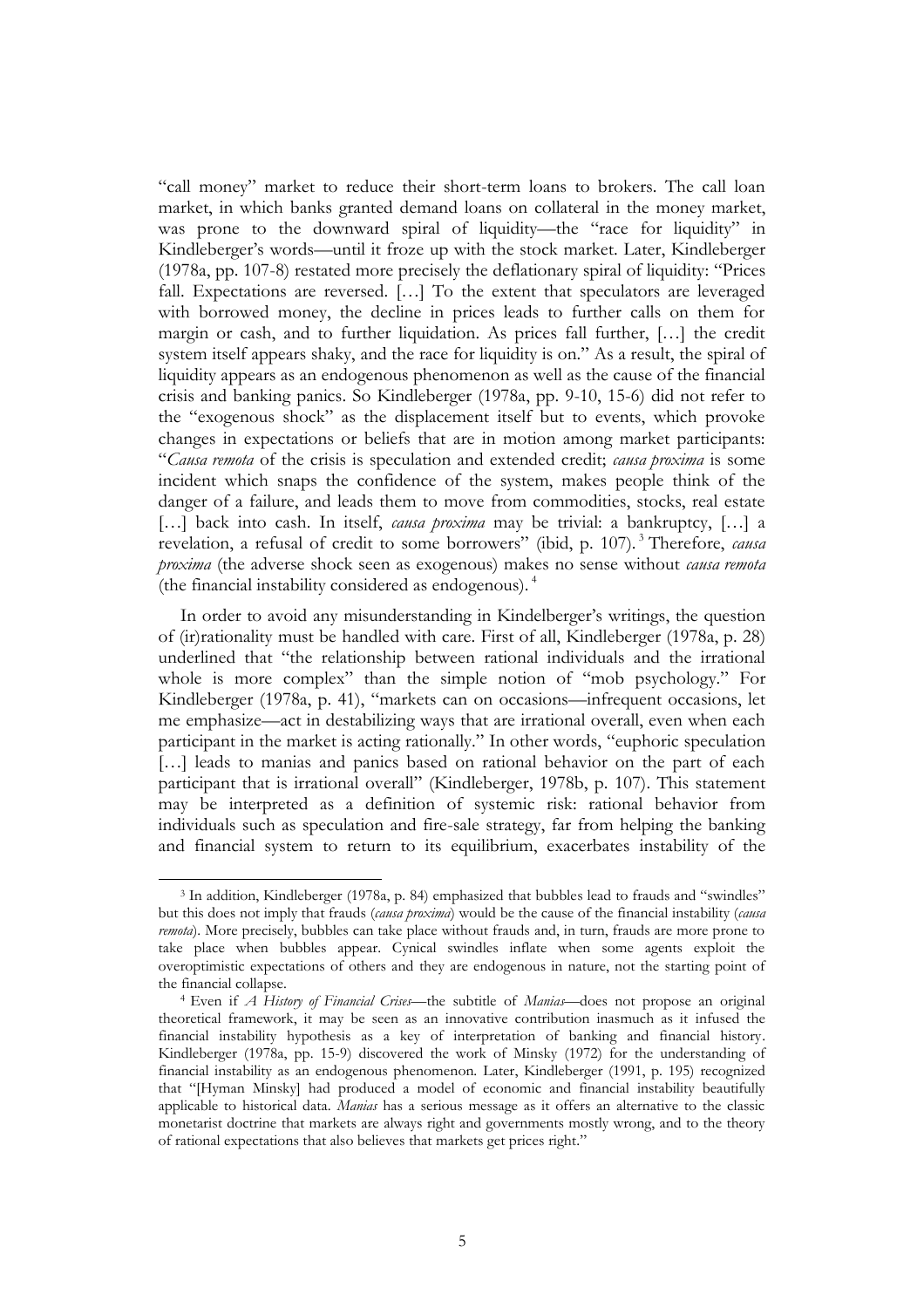banking and financial system as a whole. So financial speculation, which is rational from the individual standpoint of market participants' behavior, can be destabilizing and finally seems irrational from the systemic standpoint—the word "euphoria" or "mania" depicts such "irrationality" (Kindleberger, 1978a, p. 17). Thus, Kindleberger's systemic-risk hypothesis is summed up as follows: "Each participant in the market, in trying to save himself, helps ruin all" (ibid, p. 162). Kindleberger departed from the rational-expectations hypothesis, not because he would have adhered to a loose notion of irrationality, but because he thought that rationalexpectations hypothesis overlooked the destabilizing force driven by the systemic risk and hence overrated the ability of the banking and financial system to return to equilibrium.

Once the term of rationality and the systemic-risk hypothesis are clarified, the central notion in Kindleberger (1978a, pp. 23, 29, 42) is the instability or the "displacement" of expectations whereby the financial cycle is set in motion. In this respect, Kindleberger (1995, p. 36) referred to Keynes' (1936) beauty-contest model concerning capital gain: "In chapter 12 of *The General Theory*, [Keynes, 1936] writes of the absurd influence of day-to-day fluctuations of the market, the mass psychology of ignorant individuals, likely to change opinions in response to trivia, the fetish of liquidity, the stock market as a game of passing the debased halfcrown, or Old Maid, or musical chairs, everyone interested in quick results." Despite that Chapter 12 might be in line with the notion of displacement of expectations, Kindleberger's interpretation of Chapter 12 remains incomplete—if not misleading. Indeed, Keynes (1936) did not describe the behavior of "ignorant individuals" but he rather showed how market participants in specific markets, where prospect of capital gain is significant, rationally attempt to anticipate the beliefs of the other participants. Once such a strategy is generalized, it cannot be reduced to a simple "mass psychology" or herding phenomenon but to complex higher-order beliefs. The market participants' beliefs about other participants' beliefs lead to an upward convention or a "bubble" (whereby liquidity applied to risky assets, everyone benefiting from capital gain) or a downward convention (whereby liquidity became fetishized, everyone suffering from capital loss). This being specified, the beauty-contest model with higher-order beliefs remains compatible with Kindleberger's systemic-risk hypothesis in that it strengthens *i*) his idea of expectation displacements and *ii*) the endogenous process of the financial crisis.

After having stressed the role of expectations or beliefs and their displacement in assets markets, Kindleberger (1978a, p. 15) dealt with the "instability of the credit system" meaning that the credit system is the conveyor belt of the changes in market participants' expectations and hence strengthens the process leading to financial crisis. Once the asset price dynamics is in motion, banks' creditworthiness goes hand in hand with the financial bubble and collapse, leading to systemic crisis and banks' failures. In turn, for Kindleberger (1997b, p. 1594), banks failures do not only increase the credit rationing but also "[push] prices down further, and further damage confidence." In other words, banks do not only suffer from the deterioration of the quality of the collateral but they participate to such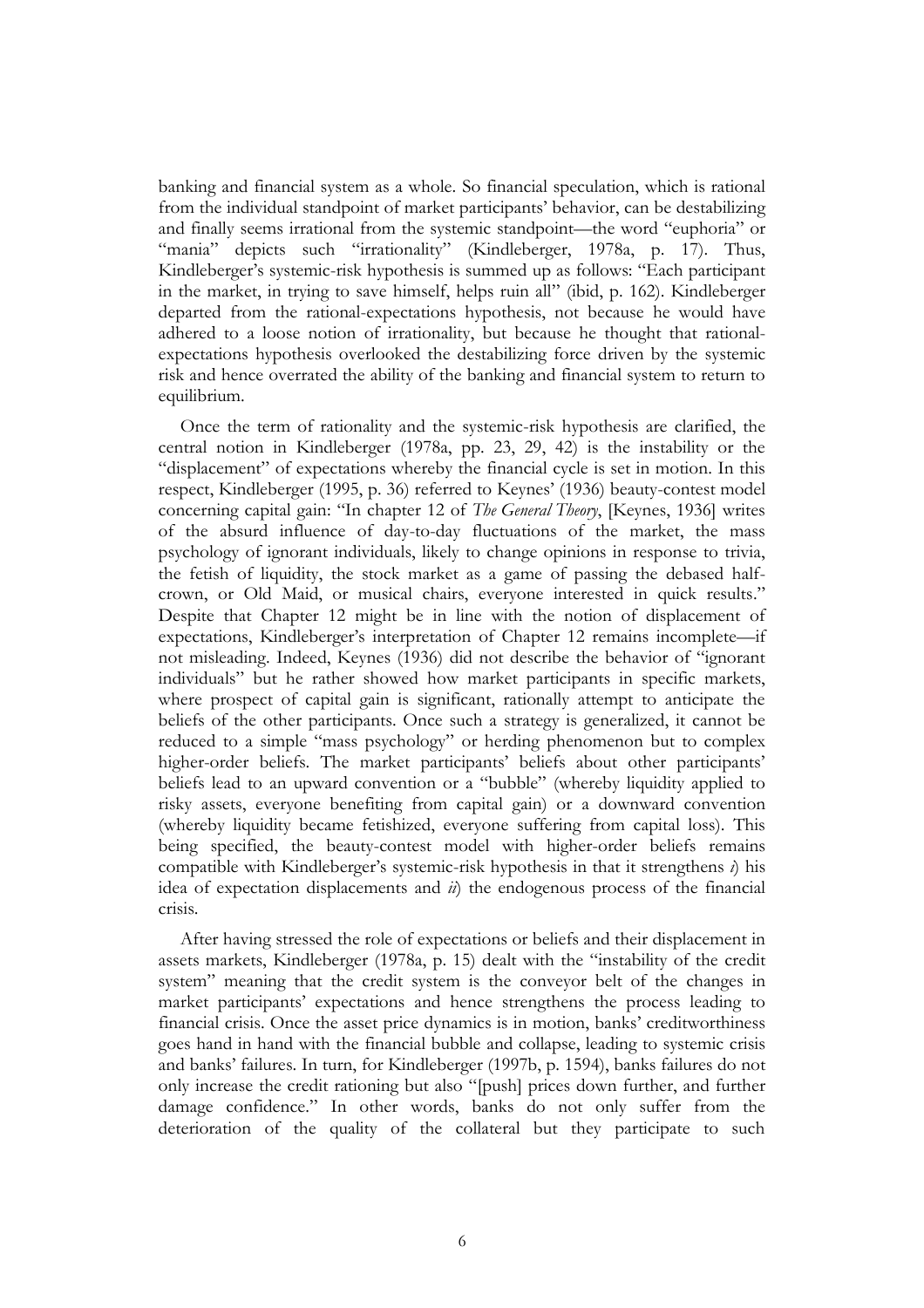deterioration. All in all, Kindleberger emphasized the financial *causes* of the financial crisis and economic downturn in general, and of the Great Depression in particular. In this respect, during the 1960s and 1970s, three approaches were deeply discussed in the literature on the causes of the Great Depression: Friedman and Schwartz (1963), Temin (1976), and Kindleberger (1978a) respectively investigated the monetary, real and financial causes. Friedman and Schwartz famously argued that the contraction of the stock of money due to the collapse of the banking system was the driving factor, which would have been avoided or mitigated if the Federal Reserve would have created the appropriate quantity of money within the economy. Kindleberger (1973, p. 20; 1978a, p. 70; 1983, p. 58; 1997a, p. 21) doubted that the central bank management of the quantity of money would have been the main cause of the Great Depression. On the other hand, a new generation of Keynesians started in the 1970s a research program that was to rehabilitate the role of monetary policy.

#### **3. Bernanke on the effects of financial crisis and on Kindleberger**

Like Bernanke (1979) later did, Mishkin (1976, 1977) wrote his PhD at the MIT under the supervision of Stanley Fisher. Since the introduction, Mishkin (1977, p. 5) underlined: "The monetarist analysis of Milton Friedman and his disciples [Friedman and Schwartz, 1963; Friedman and Meiselman, 1963] has presented some impressive evidence that monetary policy is the critical determinant of aggregate demand and the business cycle", that monetary policy "has strong effects on consumer expenditure" and "has far stronger effects on the economy than indicated by the investment-oriented empirical work of […] Keynesian macro model builders." Actually, Mishkin's (1977, p. 9) purpose was to test the "liquidity" hypothesis according to which consumer expenditure is a function of household liabilities and financial asset holdings—that is, the consumer's "balance sheet status." Among the generation of New Keynesians, Mishkin (1978) was the first to publish a contribution on Great Depression. <sup>5</sup> The central idea is that the deterioration in agents' balance sheet at the onset of the Great Depression had been a major factor in the decline in economic activity.

Retrospectively, Mishkin's (1978) article on the Great Depression announced several topics that may be found in Bernanke's research program during two decades after his PhD defense. The first is the balance-sheet approach and the ensuing transmission mechanism: "Because other developments in the economy influence the balance-sheet position of American households, the household balance sheet must be viewed as endogenous. Balance-sheet changes thus cannot be said to have 'caused' a depression of greater severity, but rather must be viewed as

<sup>5</sup> Mishkin (2014, p. 293) indicated that Mishkin (1978) applied the ideas developed in his thesis (Mishkin, 1976) to the Great Depression. We have consulted Minsky (1977)—a facsimile published by the Federal Reserve of Boston—whose conclusion alluded to the Great Depression as a "further research" (ibid, p. 83).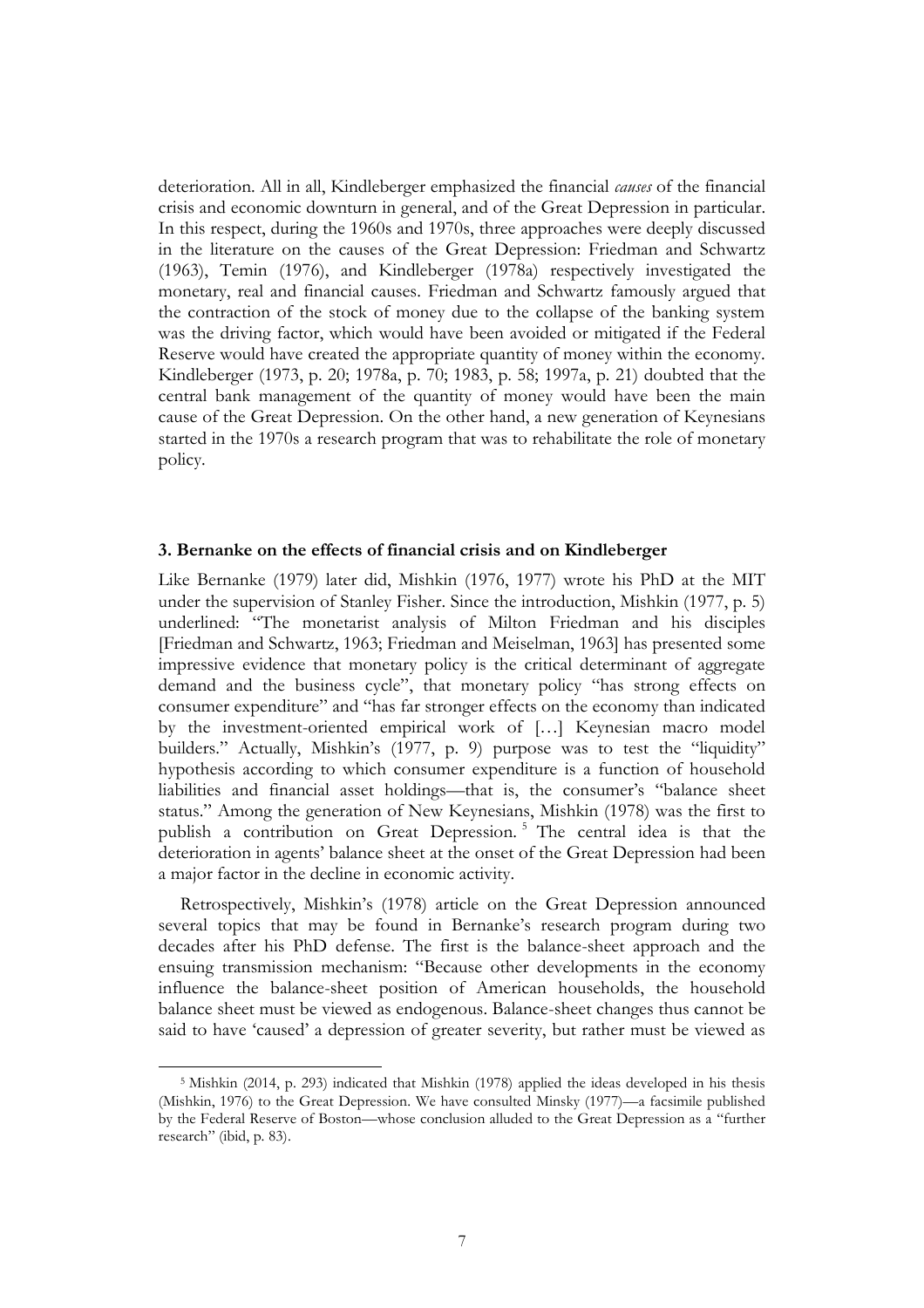structural transmission mechanisms through which deflationary policy and events could have affected the economy during the Great Depression period" (Mishkin, 1978, p. 919). The second topic is related to the Friedman and Schwartz (1963) approach to the Great Depression: "Because of the link between common stock prices and monetary policy, monetary forces could have been an important factor causing the Great Depression, as the monetarists contend" even if "the monetary transmission mechanism differs in important respects from that of Friedman and Schwartz" (ibid, p. 919). The third is the exogenous-shock assumption regarding changes in the stock prices: "This paper's analysis has so far treated changes in common stock prices as exogenous, yet there is much theoretical and empirical analysis that suggests that common stock prices are linked to changes in the money supply" (ibid, p. 935). On the other hand, Bernanke's research program on financial crises could not ignore the name of MIT professor Kindleberger (1973) that Mishkin (1978, pp. 919-20, fn. 4) quoted with Fisher (1933) as promoters of the view that price deflation did affect aggregate demand and increase the severity of the economic crisis.

Bernanke's (1979) PhD dissertation dealt with business cycle and real activity and made no mention of "financial crisis", "Great Depression" or "Friedman and Schwartz"—only one mention is made to Keynes (ibid, p. 102) about recent reinterpretations of Keynes with regard to disequilibrium theory. In his first paper on the Great Depression, Bernanke (1982, pp. 142-6) started to distinguish the *monetary channel* of financial crisis through which "bank failures" lead to a decline in the quantity of inside money and hence to economic downturn (that is, the Friedman-Schwartz explanation) from the *credit channel* through which the "intermediary system (firms as well as banks)" impacts the cost of credit intermediation and hence economic activity. It is argued that the Friedman-Schwartz explanation could not prevail in a world with imperfect markets and with transaction costs. <sup>6</sup> The key argument of Bernanke (1983a, pp. 261, 268) is that, beyond the distinction between the "monetary effects studied by Friedman and Schwartz" and "the nonmonetary effects of the financial crisis", both approaches deal with the *effects* of the banking crises and not with the *causes* of the financial collapses. One can here note a *quid pro quo* in Bernanke's (1983a, pp. 261, 268) interpretation in which Friedman and Schwartz are supposed to study the monetary *effects*, whereas they are known to have addressed the monetary *causes* of the Great Depression. On the other hand, Bernanke (1995, p. 3) did acknowledge that, according to Friedman and Schwartz's argument, the causality runs from the quantity of money to output and prices "so

<sup>&</sup>lt;sup>6</sup> The differentiation of the "monetary channel" with the "credit channel" is underlined at length in the first version of the paper (Bernanke, 1982, pp. 142-6), while it is softened and placed in a footnote of the *American Economic Review* version (Bernanke, 1983a, p. 263, fn. 17), in which one can read: "the phenomena emphasized by Friedman and Schwartz—the effects of the contraction of the banking system on the quantity of the transactions medium and on real output—are also impossible in a complete-markets world." According to Calomiris (1993, p. 72), Bernanke's approach "was not a rejection of Friedman and Schwartz's argument that monetary shocks were important. Its main contribution was to show that monetary shocks, and other disturbances during the early phase of the Depression, had long-run effects largely because they affected the institutional structure of credit markets and the balance sheets of borrowers."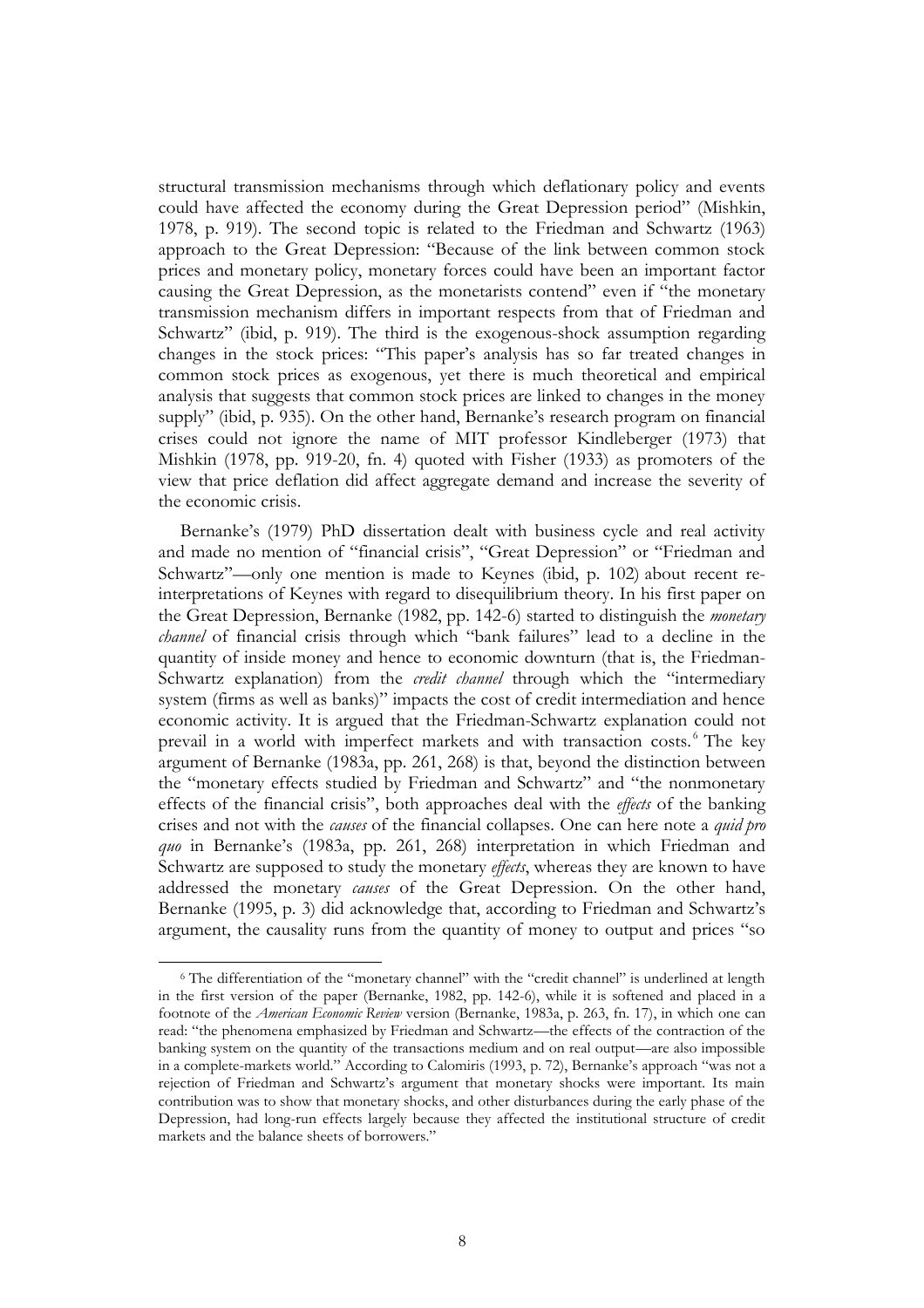that the Great Depression can reasonably be described as having been caused by monetary forces" (Bernanke, 2002c).

In any event, Bernanke (1982, p. 135) argued that "financial crises, whatever their source, may be disruptive of the capacity of the intermediary sector to perform its integrative function" and Bernanke (1983a, p. 257, fn. 2) recognized that his "paper does not address the causes of the initial 1929-30 downturn." In addition to the fact that Bernanke (1982, 1983a) mainly studied the *effects* and not the *causes* of the financial crisis, he departed from Kindleberger (1978a) in other respects. First, it is claimed that Kindleberger (1978a) "ha[s] frequently argued that crises are fundamentally grounded in irrationality" (Bernanke, 1982, p. 159) and "ha[s] in several places argued for the inherent instability of the financial system, but in doing so ha[s] has to depart from the assumption of rational economic behavior" (Bernanke, 1983a, p. 258). However, as seen above, this interpretation does not strictly correspond to the systemic-risk hypothesis according to which "manias and panics [are] based on rational behavior on the part of each participant that is irrational overall" (Kindleberger, 1978b, p. 107), that is, rational actions taken *ex ante* by individuals so as to mitigate the costs of their financial positions precisely worsen the systemic disturbances, which appear *ex post* irrational. Second, for Bernanke (1982, p. 159), a formal analysis of financial crisis is missing in Kindleberger's contributions contrary to the work of Blanchard and Watson (1982) and Diamond and Dybvig (1983). However, the lack of modelling in Kindleberger's *History of Financial Crises* also applies to Friedman and Schwartz's *Monetary History* the difference lying on the fact that the former was a qualitative, while the later was a quantitative approach. Third, for Bernanke (1983a, p. 258), Kindleberger has not emphasized "the effects of financial crisis on the real costs of credit intermediation." Indeed, Kindleberger (1978a, p. 3) rather focused on the causes and, more generally, he was "not interested in the business cycle as such, the rhythm of economic expansion and contraction, but only in the financial crisis that is the culmination of a period of expansion and leads to downturn."

#### **4. Kindleberger on Bernanke**

Despite Bernanke's (1983a) skepticism about Kindleberger's contribution on financial crises, Bernanke (1993, p. 50) one decade later quoted Kindleberger (1973, 1978a), with Fisher (1933), as "important" references related to "some economists who have emphasized credit's macroeconomic role and importance." Bernanke (1993, p. 62) went as far as to put on the same footing Kindleberger (1973) and New Keynesians (Mishkin, 1978; Bernanke, 1983a) for having "suggested that borrower distress arising from deflation was an important factor in the [Great] Depression." On the other hand, Kindleberger (1996a, p. 60) points out Bernanke's (1983a) article with regard to the importance of credit rationing as a component of financial crises—the credit view. Kindleberger (1997b, p. 1594) added that Bernanke's explanation of the Great Depression based on credit rationing departs from Friedman and Schwartz's explanation based on the decline in the nominal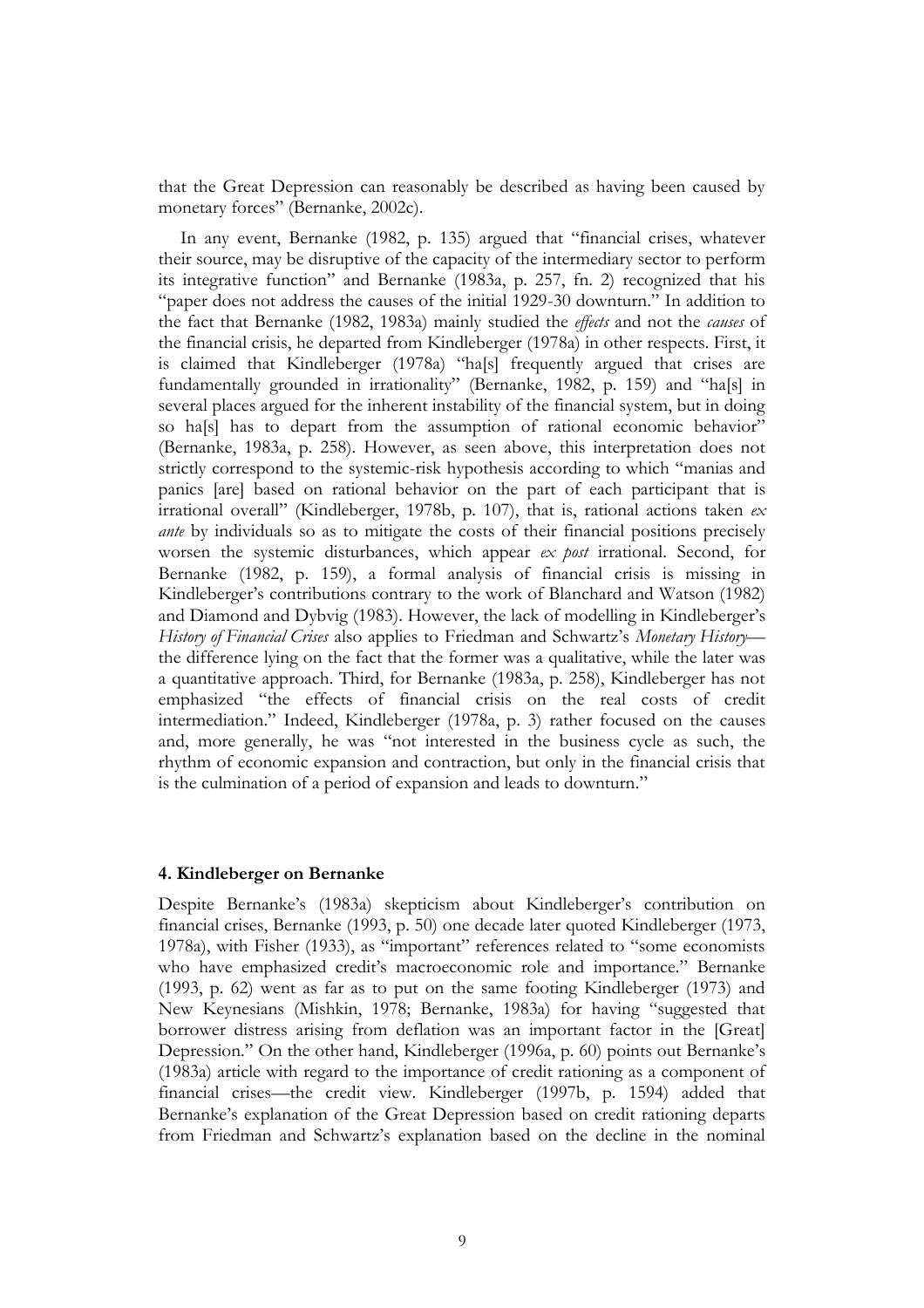quantity of money. All of this would be enough to conclude on a consensus. Nonetheless, as underlined in our introduction, the puzzle appeared when Bernanke (2002c) came to the conclusion that "[his] argument for nonmonetary influences of bank failures is simply an embellishment of the Friedman-Schwartz story." The present section contributes to solve the puzzle in three ways.

At first, in a review of the book edited by Glenn Hubbard (1991) in which New Keynesians (notably Bernanke, and Mishkin) produced chapters on financial crises, Kindleberger (1992) stressed the financial cause of the Great Depression and precisely recalled the functioning of the New York call loan market, which was prone to the spiral of liquidity and grew significantly in the late nineteenth century. One of the purposes of the Federal Reserve System was to reduce the influence of call loans in the interbank market and credit intermediation especially in New York.<sup>7</sup> In any event, the New York call loan market continued to grow to unprecedented level and was one of the factors explaining the 1929 financial crisis. Given the deflationary spiral in motion in the New York call loan market, Kindleberger (1992, p. 128) regretted that "Bernanke's frequently-cited 1983 paper explaining how bank troubles could produce depression through credit rationing did not investigate the connection between call-loan difficulties in October 1929." In other words, the lack of analysis in terms of the spiral of liquidity on the one hand, and the approach in terms of asymmetric information, agency problem, and sequential-service constraint on the other hand, might explain why little attention is given to "the change in expectations." 8

Secondly, in the third edition of *Manias*, Kindleberger (1996a, pp. 60-1) analyzed Bernanke's 1983a paper and acknowledged that it "claimed that the stock market crash led banks to ration credit to other borrowers" (ibid, p. 60). The rest of his comment (ibid, p. 61) might appear obscure at first sight. To provide some enlightenment, it is important to recall formerly that Bernanke (1983a, p. 257) controverted an explanation according to which the financial system would respond to the declines in aggregate output. This being stated, Bernanke (1983a, p. 271) stressed that his interpretation requires "the assumption, that failures of banks and commercial firms are not caused by anticipations of (future) changes in output"—in

<sup>7</sup> The episode of the Federal Reserve policy in the 1920s is tricky. Bernanke (1983a, p. 257) noted that "Milton Friedman and Anna Schwartz (1963) have stressed the importance of the Federal Reserve's 'anti-speculative' monetary tightening" during 1928 and 1929 (see also Bernanke, 2002b). Kindleberger (1995, p. 17) also noticed that Friedman and Schwartz (1963, pp. 261-2]) "wrote that the monetary authorities should have ignored the rise in the New York stock market, and focused attention on other goals such as the general price level." All these interpretations, however, did not consider how, since the Federal Reserve, officials such as Benjamin Strong worried about the critical growing of the call loan market (Warburg, 1930).

<sup>8</sup> Ibid. Kindleberger (1992, pp. 127-8) then expounded skeptical insights about the growing the literature of the banking firm and financial markets, that is, "new theoretical insights, some of which are familiar if put into plain English from the new jargon, e.g., asymmetric information, adverse selection, moral hazard, agency problems, heterogeneously-informed depositors, sequential-service constraint." Regarding sequential-service constraint, Kindleberger (1996b, p. 127) found it curious that the theory of bank runs could suggest that "the depositors who lead such a movement—called 'sequentially-served depositors'—are helpful insofar as they monitor the performance of banks."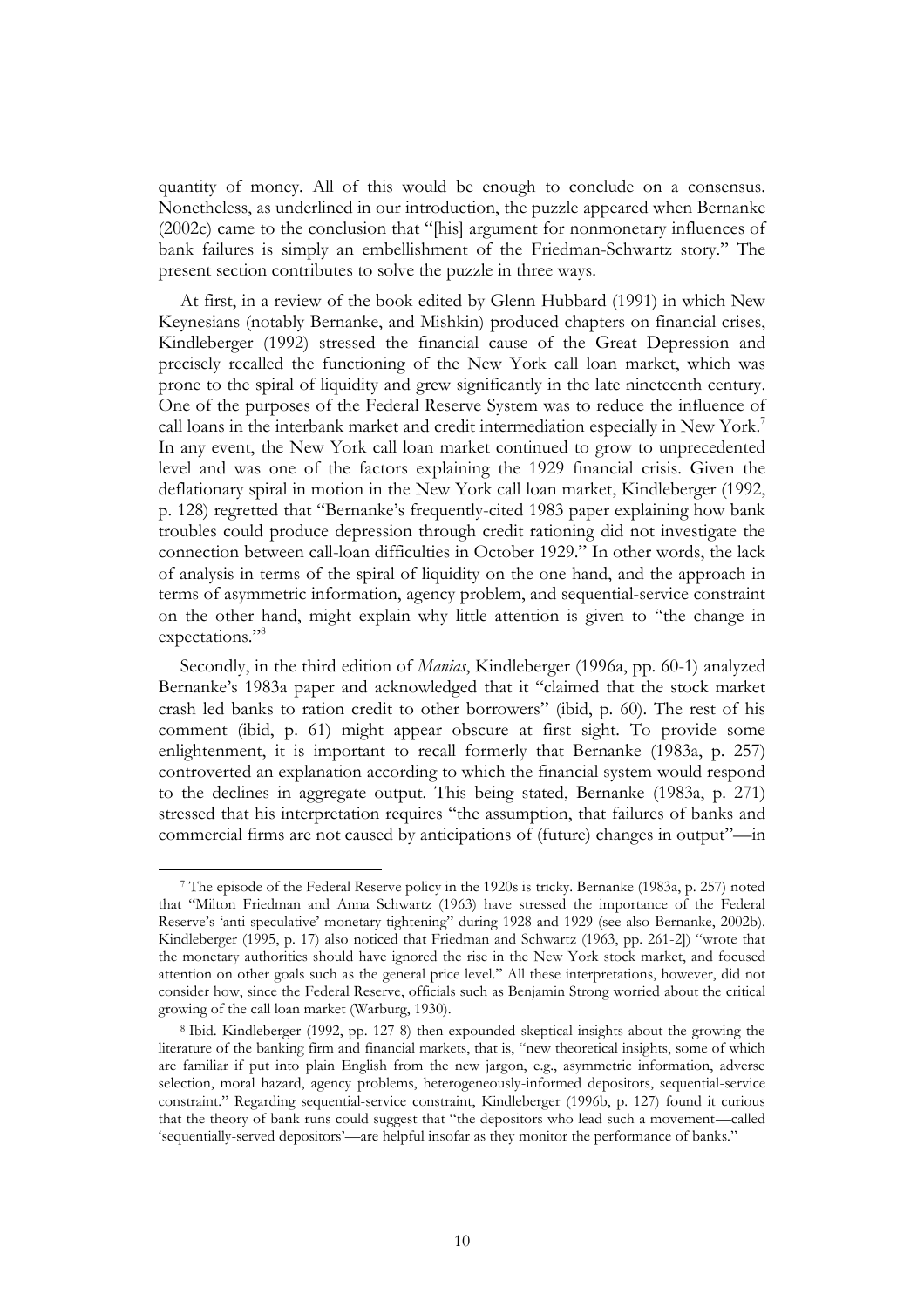other words, there is no displacement of expectations. To support such an assumption, he gave two references. The first is Cagan (1965), who made the point that "banking crises had never previous to this time been a necessary result of declines in output" (Bernanke, 1983a, p. 271). The second reference is Friedman and Schwartz (1963), who had identified "specific events" such as the revelation of scandal at the Bank of the United States or the collapse of the Kreditanstalt in Austria, "that were important sources of bank runs in 1930-33" and were "all connected very indirectly (if at all) with the path of industrial production in the United States" (Bernanke, 1983a, p. 272). It is then concluded (ibid): "If it is further accepted that the financial crisis contained large exogenous components (there is evidence for this in the case of the banking panics), then there are elements of causality in the story as well." Thus, the story is that the causality runs from banking panic (the exogenous component) to production decline—and not from economic downturn (the endogenous component) to financial turmoil.

Bernanke's causality being outlined, we can see now that Kindleberger (1996a, p. 61) precisely responded to it. Empirically, he observed the opposite causality: "the collapse of production took place […] before the stock market crash [of October 1929]" (ibid) and *a fortiori* before the collapse of the credit system. Analytically, he considered the business and financial cycle in all its sequence. The credit supply (the "call money") previously grew in the 1920s with the movement of the stock market "toward its apex" (ibid). Therefore, the credit supply did not only play a role once the specific events adversely occurred, but bank credit played a role alongside with the real as well as the financial cycle. The critical point occurred when bank credits or funds were "diverted from consumption and production" to feed the stock market: in the upward phase, the "call money" grew with stock price and, in the downward phase, "banks held back in lending to the stock market" and "when the crash came, the credit system suddenly froze" (ibid). So, for Kindleberger, "an oldfashioned theory of the instability of the credit system" is required.

Thirdly, if Kindleberger and Bernanke rested on the debt-deflation theory, it is worth examining how they referred to Fisher (1933). Kindleberger (1989, p. 17; 1997a, p. 22) applied the debt-deflation process to all actors (respectively, indebtedness of firms, household, and banks) and all prices (respectively, price of commodity, real estate, and financial assets) as an extension of the spiral phenomenon. On the other hand, Bernanke and Gertler (1989, p. 15) referred to Fisher (1933) to underline that an unanticipated fall in the price level leads to a rise in firms' liabilities and a decline in firms' net worth so that agency costs associated with lending to them becomes high. More precisely, Bernanke (1993, p. 62) pondered two ways to consider Fisher's debt-deflation. First, the debt-deflation was initially related to the effect of dynamic process: indeed, "Fisher had in mind a dynamic process in which falling asset prices […] bankrupted debtors, forcing them to make distress sales of their remaining assets." Second, Fisher's contribution might be related to the role of balance sheets: hence, "the adverse effects of debtdeflation can be better rationalized in terms of the modern literature on the role of balance sheets (Bernanke and Gertler, 1990)." Bernanke and Gertler (1999, p. 20) finally concluded that the "debt-deflation mechanism, first described by Irving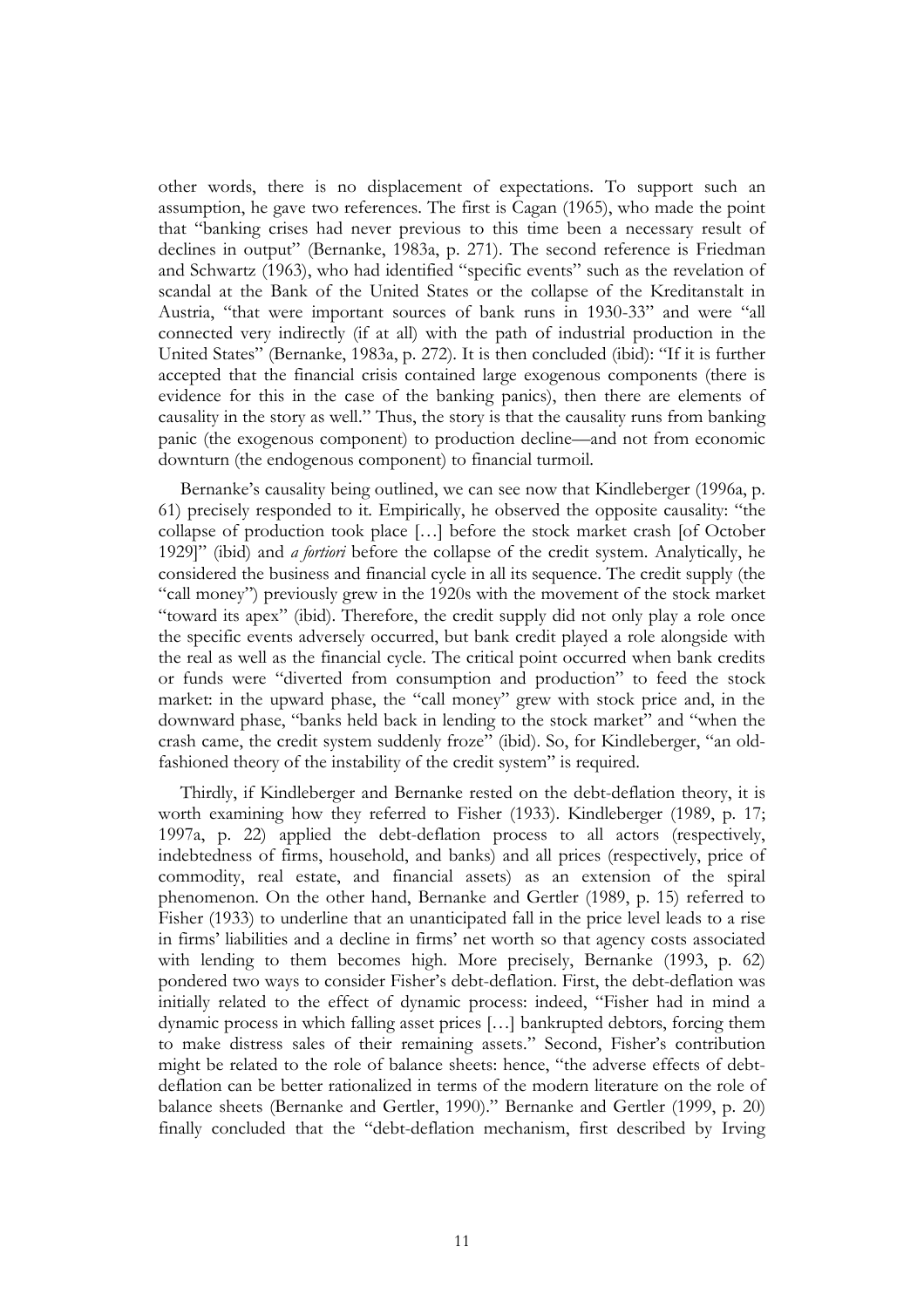Fisher, has been modeled formally by Bernanke and Gertler (1989)." Therefore, Fisher's debt-deflation was finally associated to the balance-sheet channel and not to the deflationary spiral. Retrospectively, one can see why Kindleberger (1986, p. 167) considered that Bernanke (1983a) "does not deal explicitly with the prices of commodities and financial assets as they may affect debt deflation […] but it states that a useful way to think of the 1930-33 debt crisis is as the progressive erosion of borrowers' collateral relative to debt burdens."

In definitive, both authors do not share the same timing explanation. For Kindleberger, an unstable price dynamics is previously in motion when an exogenous shock occurs. Thus, an adverse event then reveals to market participants that upward spiral is not sustainable and triggered a displacement of expectations so that the downward spiral and the ensuing banking run take place. The work of Bernanke does not rest on the spiral of liquidity but on agent's balance sheet and intermediary costs. The exogenous run on banking institutions or exogenous shock on financial markets deteriorates the quality of collaterals and balance sheets of firms, increases the costs of credit intermediation, and amplifies economic difficulties. The latter is the financial accelerator that Bernanke and Gertler formalized from the mid 1980s to the late 1990s.

#### **5. Bernanke-Gertler models**

 $\overline{\phantom{a}}$ 

Bernanke embraced the New Classical as well as the New Keynesian paradigm.<sup>9</sup> As we shall examine, in line with the New Classical side, Bernanke embraced the real business cycle framework with rational expectations and efficient market hypotheses. In line with the New Keynesian side, he added some credit market imperfections, or financial frictions, which were presented as the source of the endogenous propagation-amplification to the real economy of an exogenous shock. From 1985 onwards, Ben Bernanke co-authored papers with Mark Gertler and Simon Gilchrist. They provided a spectrum of financial-accelerator models with several versions of shocks concerning either banking sector (credit-supply side), or agent indebtedness (credit-demand side). <sup>10</sup> So Bernanke and Gertler (1995, p. 35)

<sup>9</sup> Such a combination contributed to the New Neo-classical Synthesis in the late 1990s (Goodfriend, 2002, p. 186). Bernanke (2002a, p. 214) claimed that "most of my work has been orthogonal to the new Keynesian/new Classical debate even though I was graduate school during the height of their warfare. I largely avoided that conflict and focused on the application of asymmetric information theory to credit markets and more generally the role of credit markets in the economy. Those kinds of interest can feed off both the new Keynesian and new Classical ideas. So I would say that I played fairly neutral for a long time and I didn't take a strong stand either way."

<sup>10</sup> On the credit-supply side, one can find adverse shock related to deterioration of banks' balance sheet, reduction of credit due to banks failures (Bernanke and Gertler, 1985, p. 33; Bernanke and Gertler, 1987a, p. 107). On the credit-demand side, one can find adverse shock related to borrowers' balance sheet (Bernanke and Gertler, 1989, p. 28), slowdown of an economic expansion (Bernanke, Gertler and Gilchrist, 1996, p. 1), redistribution between creditors and debtors (Bernanke, Gertler, and Gilchrist, 1999, p. 1372), adverse shock on assets price (Bernanke and Gertler, 1999, p. 93). Regarding the origin of the accelerator in the business cycle analysis, Bernanke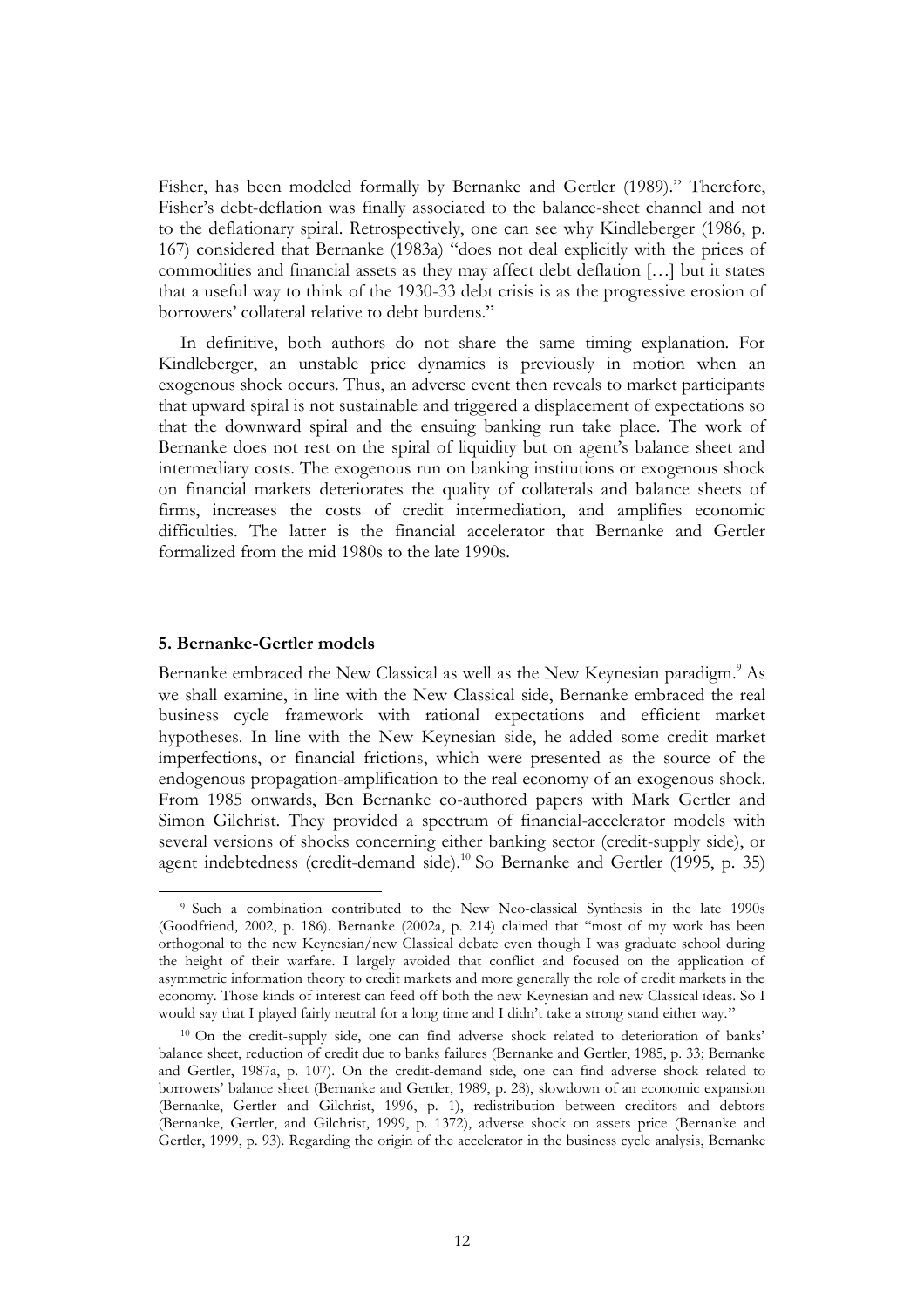observed: "An extensive theoretical literature has exploited this idea to argue that endogenous pro-cyclical movements in borrower balance sheets can amplify and propagate business cycles, a phenomenon that has been referred to as the 'financial accelerator'."

Bernanke and Gertler (1985; 1987a) proposed at first a model with banks collecting liquid and short-term deposits for granting illiquid and long-term loans and consumers facing liquidity risks. Thus, the system is prone to bank runs (Diamond and Dybvig, 1983). Banks provide credit for project, which cannot be funded in the securities markets because of high evaluation and monitoring costs (Diamond, 1984). A twofold feature may be here underlined. First, Bernanke and Gertler (1985, p. 34; 1987a, p. 108) distinguish the "fundamental" factors explaining runs from the contraction in banking due to "market psychology" or "sunspots". Second, Bernanke and Gertler (1985; 1987a) as well as Bernanke and Blinder (1988) made the assumption of the traditional bank credit channel through which commercial banks' liabilities are only deposits, and not market funds such as shortterm securities. Later, Bernanke and Gertler (1995, pp. 40-2) recognized that, despite that this assumption has prevailed in the United States prior to the 1980s, it appeared afterwards as "a poorer description of reality": they concluded that, "because of financial deregulation and innovation, the importance of the traditional bank lending channel has most likely diminished over time. […] Additionally, it may well be the case that the balance sheet channel—described earlier in reference to non-financial borrowers—has become increasingly relevant to banks as well." This may explain why Bernanke and Gertler shift from a model with banks and credit in the mid-1980s to a model with firms and financial markets since the late 1980s. Despite that Bernanke and Gertler (1985, p. 37) announced in its first version that their paper constituted "the beginning of what may be an extend research program" on the understanding of the role of "banks" in aggregate economic activity, such an announcement did not appear anymore in its published version (Bernanke and Gertler, 1987a).

Actually, Bernanke and Gertler (1986, 1989) provided in the meantime a different model without banks—using the word "bank loan" only once. According to Bernanke and Gertler (1989, pp. 14-5), their model is a modified real business cycle model, "that is, a stochastic neo-classical growth model" with "an asymmetry of information between the entrepreneurs who organize and manage physical investment and the savers from whom they borrow." So it departs both from the Modigliani-Miller theorem (as was already the case) and from the Kydland-Prescott real business cycle model (even if the methodology remained the same). The focus was made on the borrower's financial position measured by the "collateralizable" net worth or balance sheet defined as the sum of liquid assets and marketable collateral held in the balance sheet. Then, the agency costs may create a critical

<sup>(1983</sup>c, p. 85) notably quoted Frisch (1933) and Samuelson (1939). Fischer, Bernanke's PhD supervisor, previously handled the notion of "accelerator" (Fischer and Cooper, 1973, pp. 848-9), and Mishkin (1977, p. 19) referred to a "flexible accelerator model." The term of accelerator may not be found in Bernanke (1979) but in Bernanke (1980, p. 811) for one of the first time.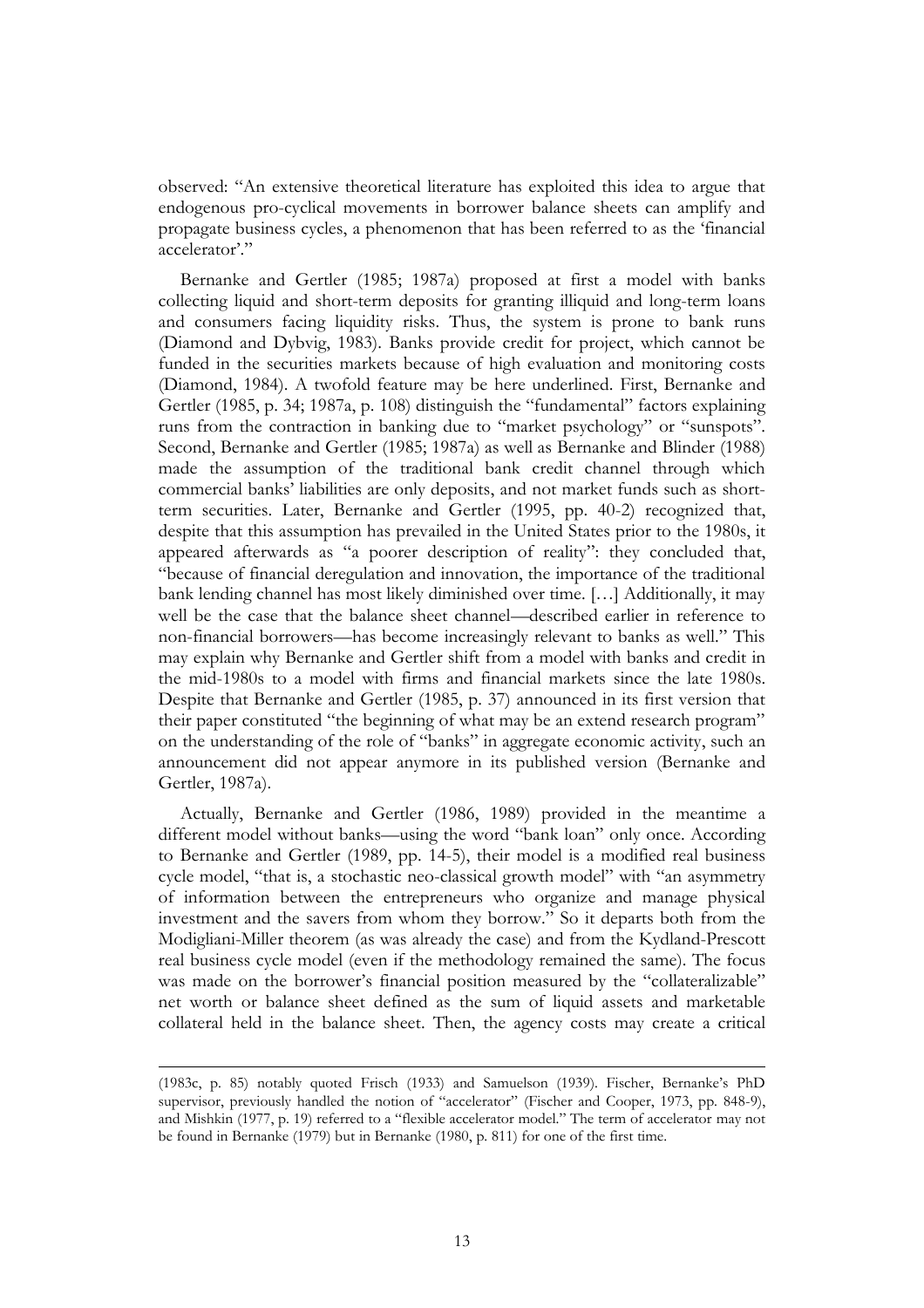discrepancy between the cost of "external" and "internal" funds. Bernanke and Gertler (1990, p. 98; 1995, p. 28) then defined the "external finance premium" as the difference between the cost of funds raised externally (by issuing equity or bonds) and the opportunity cost of internal funds (by retaining earnings) so that deterioration of borrower's net worth and issuance of imperfectly collateralized debt provoke an increase in external finance premium. Frictions are reinforced by borrower's incentives to retain information about its investment and collateral and lender's expected cost of evaluation and monitoring. Through the determination of the external finance premium, the quality of borrowers' balance sheet endogenously determines investment and spending decisions and hence creates propagation and amplification of the business cycle. The borrower's net worth is procyclical in that solvency increases during good times, which in turn reduces agency costs—and conversely. Thus, "a kind of accelerator effect emerges" (Bernanke and Gertler, 1989, p. 15).

In line with Bernanke and Gertler (1986, 1989), Bernanke and Gertler (1987b, p. 10; 1990, p. 94) propose a model with "entrepreneurs" and "lenders" in which financial intermediaries are "convenient fictions." The turning point is finally achieved when Bernanke and Gertler (1990, pp. 107-8) come to place on the same footing "banks" and "entrepreneurs" so that the financial-accelerator model apply to all kinds of firm (financial and non-financial): "Like the entrepreneurs in our model, financial institutions need net worth (capital) to be able to borrow and to perform their functions with manageable levels of agency costs."<sup>11</sup> There is no narrow channel through bank lending but a large channel through the balance sheet—an enlargement of the transmission of the economic fluctuations that leads to a sort of dilution of the credit view. In this respect, after having made a distinction between the bank lending channel (whereby the supply of bank credit relative to other forms of credit determines the external finance premium) and the balance sheet channel (through which the borrowers' net worth also determines the external finance premium), Bernanke and Gertler (1995, p. 42) explicitly retained the latter. They did acknowledge that the bank credit channel and the balance sheet channel walk hand in hand inasmuch as a reduction in the supply of bank credit increases the external finance premium and, in reverse, the deterioration of borrowers' balance sheet reduces their ability to obtain credit from banks. They asked the question of the respective importance of this or that channel. Their conclusion was that financial deregulation and innovation has lessened the importance of the bank lending channel in comparison with the balance sheet channel, which has even become relevant to banks as financial intermediaries participating to asset market activities.

Bernanke and Gertler's financial accelerator model coupled (*i*) the propagation (the transmission of a shock) and (*ii*) the amplification mechanism (the feedback effect of a shock). The propagation mechanism is based on agents' balance sheet or

<sup>11</sup> Bernanke, Gertler and Gilchrist (1996, p. 6) stated that "a complete description of the financial accelerator mechanism will likely include significant roles for non-firm borrowers such as banks and households." Bernanke and Gertler (1999, p. 21) finally specified that the agents' financial positions correspond to firms' rather than households' balance sheet.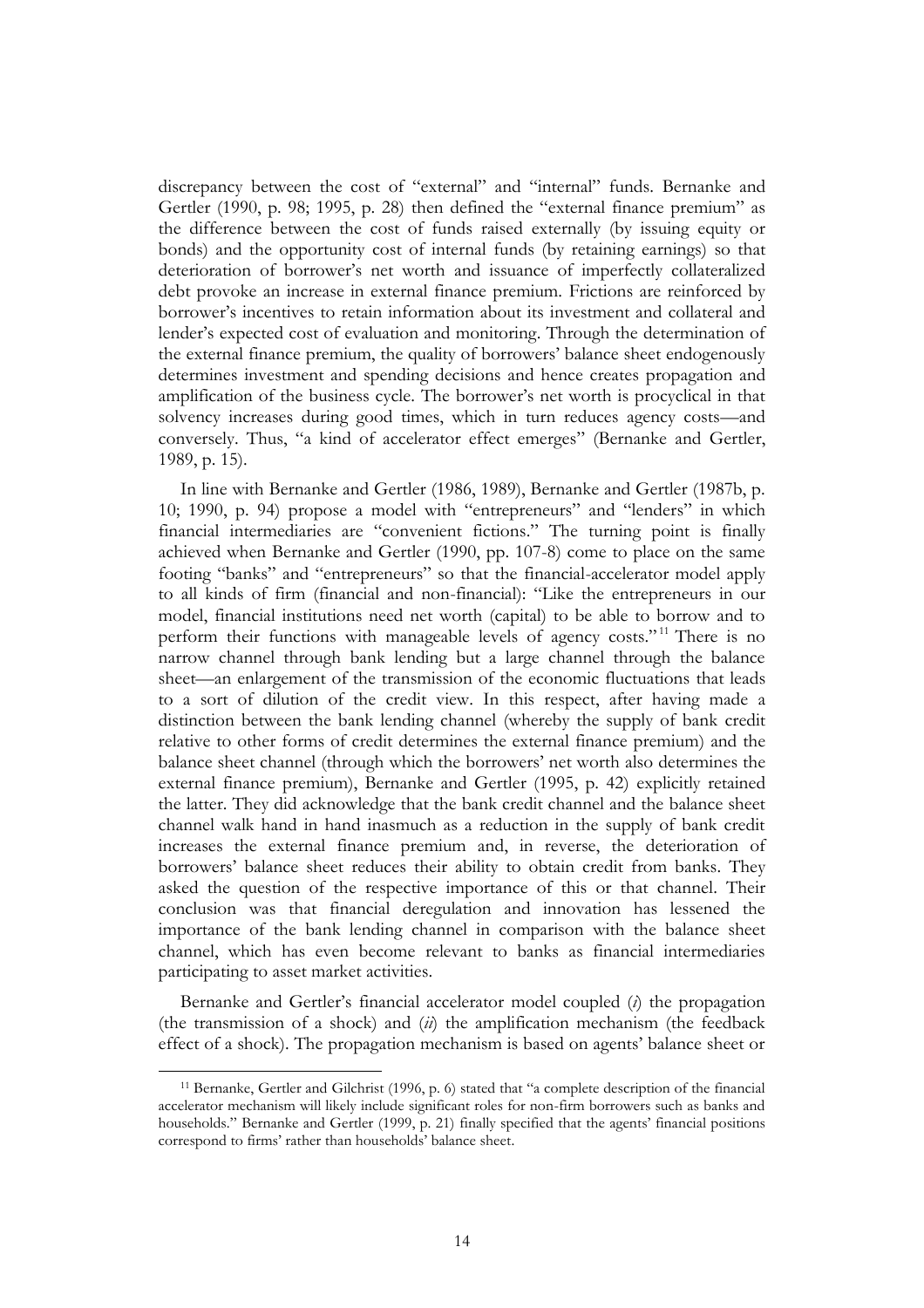net worth and, as previously seen, it is claimed to be found in Fisher (1933). The amplification mechanism rests on informational frictions and agency costs and it is supposed to be found in Akerlof (1970) regarding imperfect information and in Jensen and Meckling (1976) concerning agency relationship between lenders and borrowers (Bernanke, 1993, pp. 52-4). As defined by Bernanke and Gertler (1990, p. 88), "a financially fragile situation to be one in which potential borrowers (those with the greatest access to productive investment projects, or with the greatest entrepreneurial skills) have low wealth relative to the sizes of their projects", which "leads to high agency costs and thus to poor performance in the investment sector and the economy overall." All in all, the financial accelerator formalized the *effects* of financial factors on the real economy once the financial crisis is exogenously determined. According to Bordo and Jeanne (2002, p. 162), "the financial friction" *à la* Bernanke and Gertler (2000), "introduces a financial accelerator but there are no financial crises." In other words, the financial friction delays the return of the economy to its steady state by increasing the persistence of the exogenous shock, but it does not generate the financial crisis. Actually, insofar as Mishkin and Bernanke did not strictly provide a theory of financial crisis but a theory of aggregate demand (respectively through households' and entrepreneurs' expenditures), the assumption that any change in stock prices is exogenous appears, from the households' and entrepreneurs' viewpoint, relevant. As Mishkin (1977, p. 13) early pointed out (and his analysis also applies to firm's balance sheet), "many changes in the consumer's balance sheet are exogenous, in that the consumer does not have control over certain surprise events (movements in common stock prices, changes in the price level, etc.)"

#### **6. Bubbles and exogenous shock**

As Bernanke-Gertler approach shifted from a model with banks' credit in the mid-1980s to a model with agents' collateralizable net worth in the late 1980s, the respective exogenous shock shifted from "runs" to "bubbles." So Bernanke (1983a, p. 259) and Bernanke and Gertler (1985, p. 4; 1987a, p. 93) referred to bank runs *à la* Diamond-Dybvig, when Bernanke and Gertler (1999, p. 48; 2001, p. 254) rediscovered asset-price bubbles *à la* Blanchard-Watson. According to Blanchard and Watson (1982), the market-fundamentals component of assets price is determined by the discounted expected payments of future dividends, while the rational-bubble component is determined by *random* variables which are extrinsic from the market fundamentals and reflects self-confirming agents' belief about potential gain from future increase in the asset price. The deviation of the market price from their fundamental value "can embody the popular notion of a bubble, namely movements in the price, apparently unjustified by information available at the time" (Blanchard and Watson, 1982, p. 297) and takes place without violating the arbitrage condition and the rational-expectations hypothesis. In turn, there are two components of the bubble. First, the fundamental component starts with a stochastic process and agents' behavior is rational in that are aware that the bubble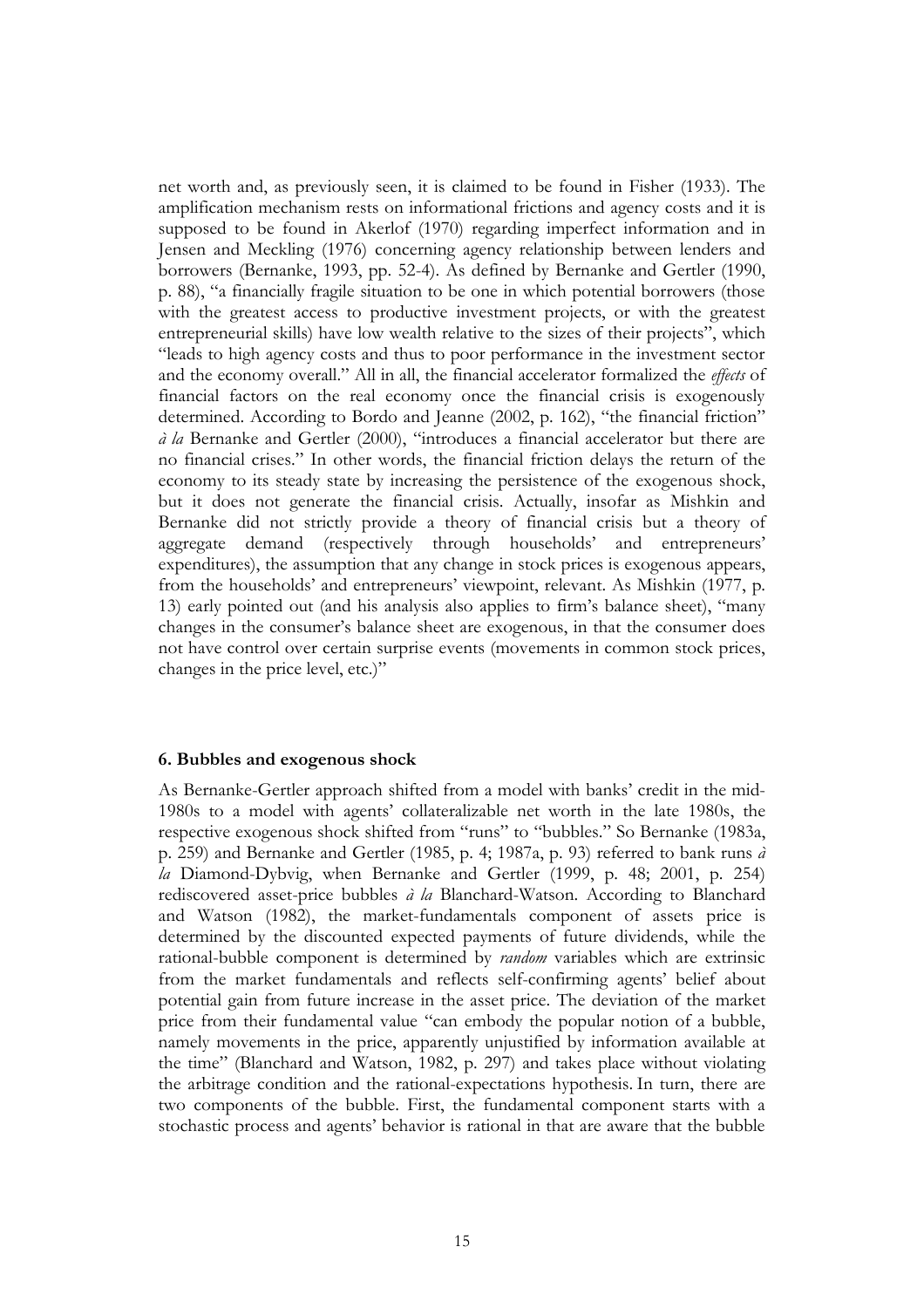remains a deviation vis-à-vis the fundamental value. This is the pure notion of "rational bubble". Second, concerning the non-fundamental component of the bubble, nothing can be said about the rational agents' behavior and knowledge about the fundamental value. This is the loose notion of "psychology", "herding", or "irrationality".

Blanchard and Watson (1982, pp. 295-6) then created a longstanding *quid pro quo* in associating the name of Kindleberger to the irrationality hypothesis: "There is little question that most large historical bubbles have elements of irrationality; Kindleberger (1978) gives a fascinating description of many historical bubbles. Our justification is the standard one: it is hard to analyze rational bubbles. It would be much harder to deal with irrational bubbles." Thus, Blanchard and Watson call "irrationality" the part of the asset-price bubble which is not explained by their own model with rational expectations. In the first edition and second edition of *Manias*, no explicit definition of a bubble can be found and Kindleberger (1989, p. 33) only mention two times to the notion of "fundamentals" to link it to rational expectation hypothesis. In the third edition of *Manias*, Kindleberger (1996a, p. 13) defined a bubble as "an upward price movement over an extended range that then implodes" without drawing a strict dichotomy between fundamental and non-fundamental components of the bubble. By contrast, according to the efficient market hypothesis, "there can be no bubbles because market prices reflect fundamentals, and that sharp falls in prices frequently reflect 'policy switching' by government or central banks. Where there are no fundamentals to claim attention, and an alleged bubble appears to be the result of herd behavior, positive feedback or bandwagon effects—credulous suckers following smart insiders—econometricians who believe in the efficient market hypothesis tend to suggest that the model is 'misspecified,' i.e. that something was going on not taken into account by the theory, and that more research is called for. Some of the research ignored by those with this belief is offered in this book" (ibid, pp. 16-7)—without departing from the assumption that "each participant in the market is acting rationally" (Kindleberger, 1978a, , p. 41). Thus, the identification of Kindleberger's description of bubbles with elements of "irrationality"—an identification that Blanchard and Watson (1982, p. 295) and Bernanke (1982 p. 159) made in concert—is to be nuanced. Kindleberger's purpose simply was to go beyond exogenous-shock hypothesis.

With the aim to building their financial-accelerator model in an economy without bank loans but with financial assets, Bernanke and Gertler (1999, p. 48; 2001, p. 254) use the "bubble specification […] arbitrarily close to a rational bubble." More precisely, they distinguish two components of bubbles. First, the fundamental component used by Blanchard and Watson (1982) is a rational deviation from the fundamental value defined as the present value of the expected dividends. Second, the non-fundamental component used by Bernanke and Gertler (1999, p. 24) is technically handled as an exogenous shock: "We use the term 'bubble' here loosely to denote temporary deviations of asset prices from fundamental values, due, for example, to liquidity trading or waves of optimism or pessimism." As far as they "loosely" define bubbles as the result of "waves of optimism or pessimism" and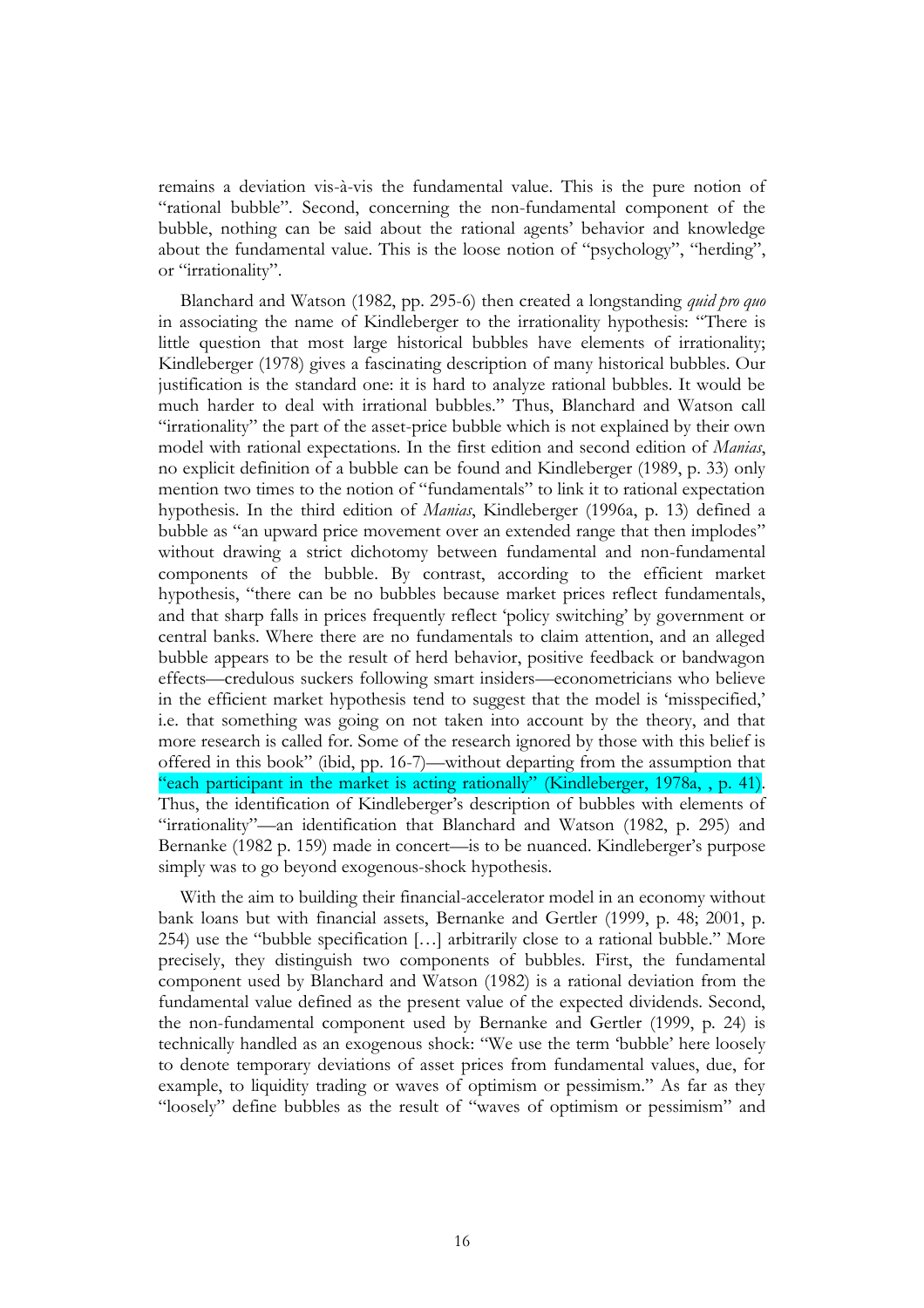"market psychology", they consider the non-fundamental component of bubbles the fundamental component remaining intact elsewhere—as an exogenous shock.

Bernanke and Gertler (1999, p. 19) suggested two sources related to the nonfundamental component of fluctuations of asset prices: "poor regulatory practice and imperfect rationality on the part of investors." The first source, "poor regulatory practice", corresponds to the argument of moral hazard: "problems arise when financial liberalizations are not well coordinated with the regulatory safety (for example, deposit insurance and lender-of-last-resort commitment). If liberalization gives additional powers to private lenders and borrowers while retaining government guarantees of liabilities, excessive risk-taking and speculation will follow, leading, in many cases, to asset price booms."<sup>12</sup> The second source of nonfundamental fluctuations in asset prices, according to Bernanke and Gertler (1999, p. 19), is "irrational behaviour by investors, for instance, herd behaviour, excessive optimism, or short-termism. […] Nevertheless, episodes of 'irrational exuberance' in financial markets are certainly a logical possibility." Such an argument finally departs from Bernanke's (1983a, p. 258) research strategy.

Once the two sources of non-fundamental component of fluctuations of asset prices are associated to exogenous shocks such as government's failure and traders' irrationality, it is specified that asset-price bubbles do not enter in the borrowing decisions of firms given that financial as well as non-financial "firms make investments based on fundamental considerations, such as net present value, rather than on valuations of capital including the bubble" (Bernanke and Gertler 1999, p. 25). Firms are rational, but traders are not.<sup>13</sup> In any event, the solution to solve the problem of the existence of bubbles in financial markets is to assume "an exogenous one percentage point increase in stock prices (above the fundamental)" (ibid, p. 26): "We do not attempt to rationalize why investors do not arbitrage the difference between the market and fundamental returns. To our knowledge, any theory of bubbles based on market psychology relies on some arbitrary assumption along these lines" (ibid, p. 48). Finally, Bernanke and Gertler (2001, p. 257) recognized that a "deficiency of the literature to date is that the nonfundamental component of stock prices has generally been treated as exogenous."

<sup>12</sup> It may be noted here that Kindleberger (1975, [1981, p. 268)]; 1978a, p. 173; 1980 [2000, p. 432]) repeatedly addressed the moral-hazard problem and the rule of conduct of the central bank during financial panics. Kindleberger did not ignore that inappropriate central bank policy can worsens financial disruption, but he did not go as far as to claim that it is crucially an important source of bubbles and financial crises. Another research program is about the rule of the lender of last resort and how both authors regard Bagehot's dictum. In addition, we do not investigate the socalled Jackson Hole consensus as built by Bernanke and Gertler (1999, 2001) with inflation targeting and the question of asset prices in the conduct of the monetary policy.

<sup>13</sup> Bernanke (2002b) however noticed: "Some may believe that stock prices are set largely by uninformed and unsophisticated traders and thus have little connection to fundamentals. I find that belief hard to reconcile with the general level of American prosperity, in which I believe the efficient allocation of capital by financial markets has played a central role. Moreover, even if bubbles arise from the behavior of uninformed traders, they should have no substantial effect on capital allocation unless those who make capital expenditures believe the market's valuations."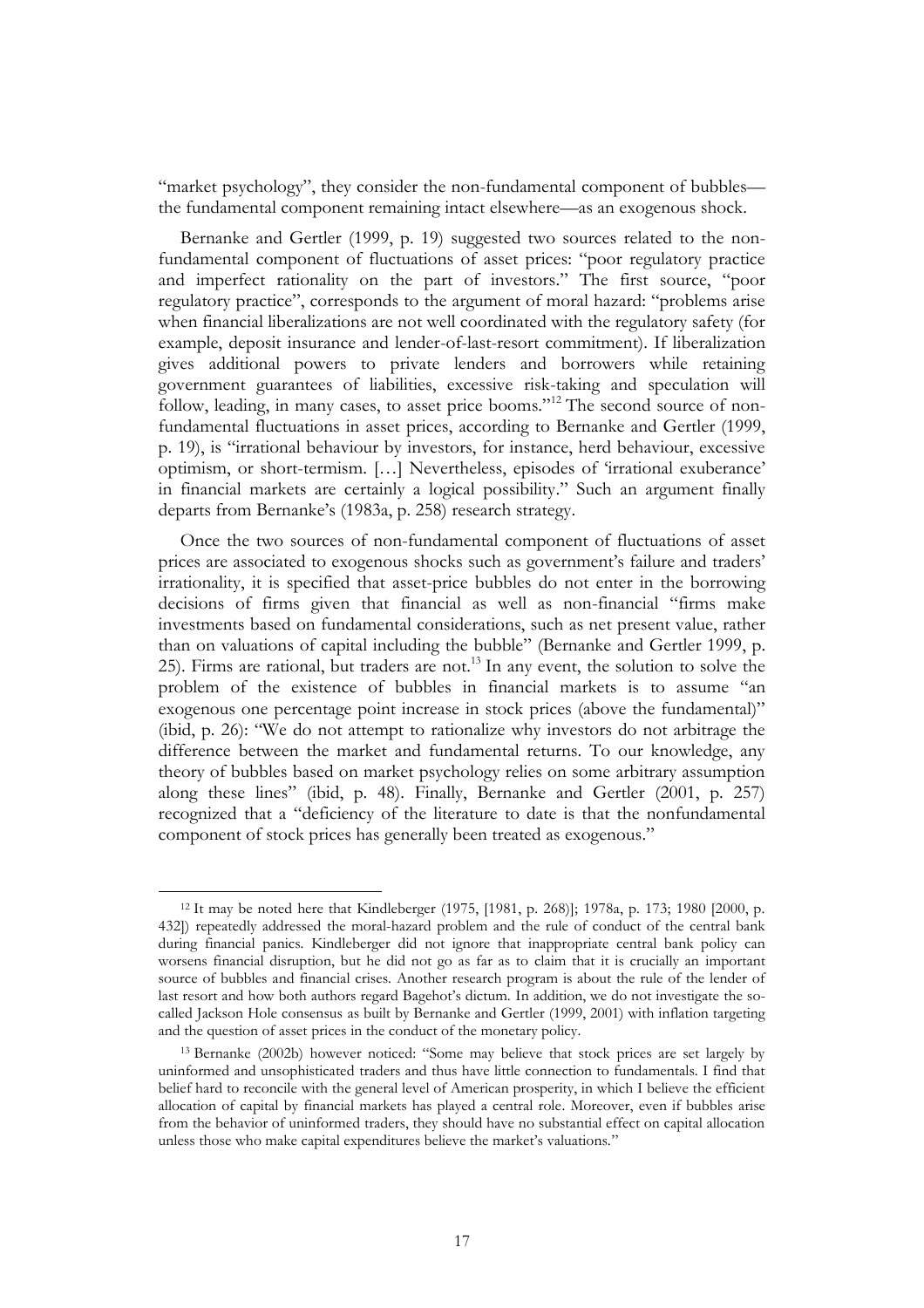These two sources of exogenous shock echo in a large extent to the explanations of the Great Depression given Friedman and Schwartz (1963)—namely, the policy and institutional arguments. Firstly, for Friedman and Schwartz, the Federal Reserve was conducted by misguided doctrines and aimed at combating the "speculative" uses of credit notably by increasing its interest rate in early 1928 (Bernanke, 1983a, p. 257; Bernanke, 2002c). Secondly, before the establishment of the Federal Reserve, bank panics were handled by banks themselves through the suspension of payment and the leadership of largest banks. Hence, "because the decline in money induced by bank panics would not have occurred under previous regimes, Friedman and Schwartz argued, it can be treated as partially exogenous" in the Great Depression (Bernanke, 2002c). Lastly, the United States was the dominant economy under the gold bullion standard during the interwar period and the Federal Reserve constrained other central banks to follow its deflationary monetary policy. All in all, these policy and institutional features (anti-speculative policy, federal banking system, gold bullion standard) were the exogenous forces of the Great Depression. If Kindleberger (1973) also pointed out the institutional features of the interwar period, notably the deflationary pressure resulting from the maintenance of the gold standard and the absence of an international lender of last resort, he specified that these features were not simply the causes of the Great Depression but explained its worsening and deepness. Furthermore, for Kindleberger (1978a), systemic risk and financial fragility due to the spiral of liquidity was the main source of banking panics—which, hence, were not exogenous.

Such was the ultimate question and Bernanke (2002c) came to the following conclusion: "One logical possibility is that the extraordinary rate of bank failure of the 1930s, rather than causing the subsequent declines in output and prices, occurred because depositors and others *anticipated* the collapse of the economy that is, that the banking panics were endogenous to the expected state of the economy. Friedman and Schwartz's institutional arguments persuade me that this is unlikely" (original italics)—that is, the banking panics are exogenous, while the "logical possibility" here evoked by Bernanke and endorsed by Kindleberger is that banking panics are endogenous. Mishkin (2014, p. 291) echoed with Bernanke's view in stating that, according to Friedman and Schwartz's book, "there were episodes of monetary contractions that look pretty exogenous because there were caused by bank panics or arbitrary decisions to raise reserve requirement and these were then followed by declines in economic activity."

# **7. Conclusion**

The departure of Kindelberger's and Bernanke's view does not significantly lie in different assumptions of rational behavior but rather in the dichotomy between exogenous and endogenous cause of financial. Bernanke aimed at completing Friedman and Schwartz's demonstration in using the cost of credit intermediation in his argument according to which a contraction of the banking system cannot take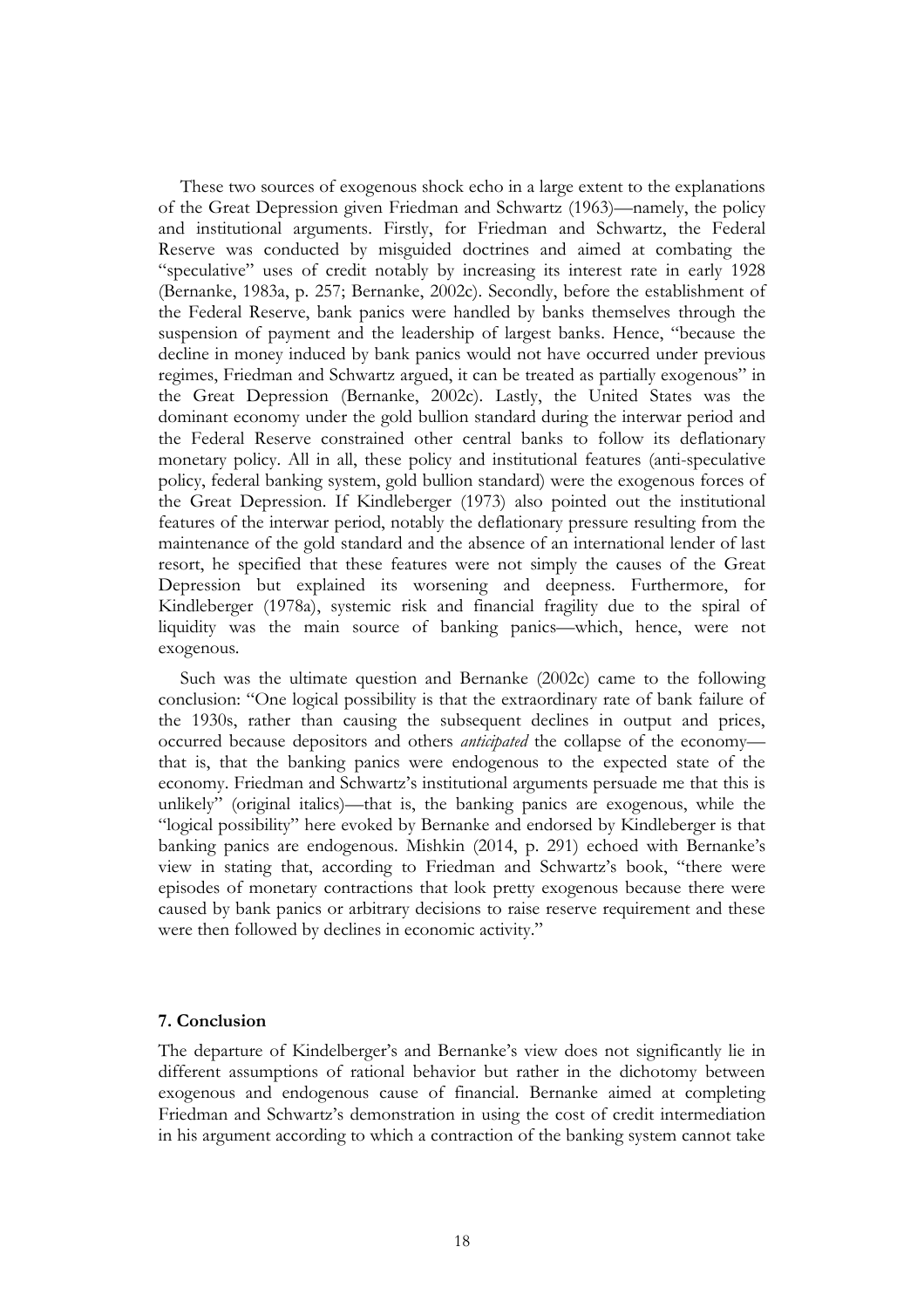place in a world with complete and perfect market, but only if there is a significant increase in the cost of credit intermediation due to critical information asymmetry. Then, Bernanke provided a formalized framework on the effects of the exogenous shock of the banking panics on the real economy, when Kindleberger remained attached to analytical description of the causes of financial crisis and banking panics. Bernanke proposed a sequence whereby the intermediary system appears at the end of the business cycle as follows: 1) exogenous shock, 2) change in firms' balance sheet, 3) worsening of asymmetrical information, 4) increase in agency cost and external finance premium, and 5) endogenous credit rationing and decline in investment spending. By contrast, according to Kindleberger, the financial and banking system appears throughout the cycle as follows: 1) the spiral of liquidity as an endogenous process, 2) expansion of credit intermediation, 3) vulnerability to shocks of the credit system, 4) displacement of agents' expectation in financial asset and real estate markets, and 5) financial crisis, banking panics, and adverse consequence on the rest of the economy. Banking panics are therefore an endogenous process arisen from the price dynamics, which is the result of "rational behavior on the part of each participant" of specific markets where capital gain is significant. In the burst, it is rational on the part of each individual to flight for quality even when such a behavior worsens each participant's cash flow.

### **A placer**

- Kindleberger provided an analysis of the interbank market (especially the call loan market). Minsky (1977) and Bernanke and Gertler (1989) did not provide a model of the interbank market but a model with consumers or entrepreneurs.

#### **References**

- Bernanke, Ben, S. 1979. *Long-term Commitments, Dynamic Optimization, and the Business Cycle*, PhD Thesis, Cambridge Mass., Massachusetts Institute of Technology.
- Bernanke, Ben S. 1980. "Reviewed Work(s): Factors in Business Investment by Robert Eisner", *Journal of Political Economy*, vol. 88, no. 4, pp. 811-813.
- Bernanke, Ben S. 1981. "Bankruptcy, Liquidity, and Recession", *American Economic Review*, vol. 71, no. 2, pp. 155–159.
- Bernanke, Ben S. 1982. "The Real Effects of Financial Crises: Theory and Evidence", in Federal Reserve Bank of San Francisco, Proceedings of Sixth Fall Academic Conference, November, pp. 134–162.
- Bernanke, Ben S. 1983a. "Non-Monetary Effects of the Financial Crisis in the Propagation of the Great Depression", *American Economic Review*, vol. 73, no. 3, pp. 257–76.
- Bernanke, Ben S. 1983b. "Book Review: *Financial Crises: Theory, History, and Policy*, edited by Charles P. Kindleberger and Jean-Pierre Laffargue, Cambridge and Paris, Cambridge University Press and Editions de la Maison des Sciences de l'Homme, 1982", *Journal of Economic Literature*, vol. 21, no. 2, pp. 574–575.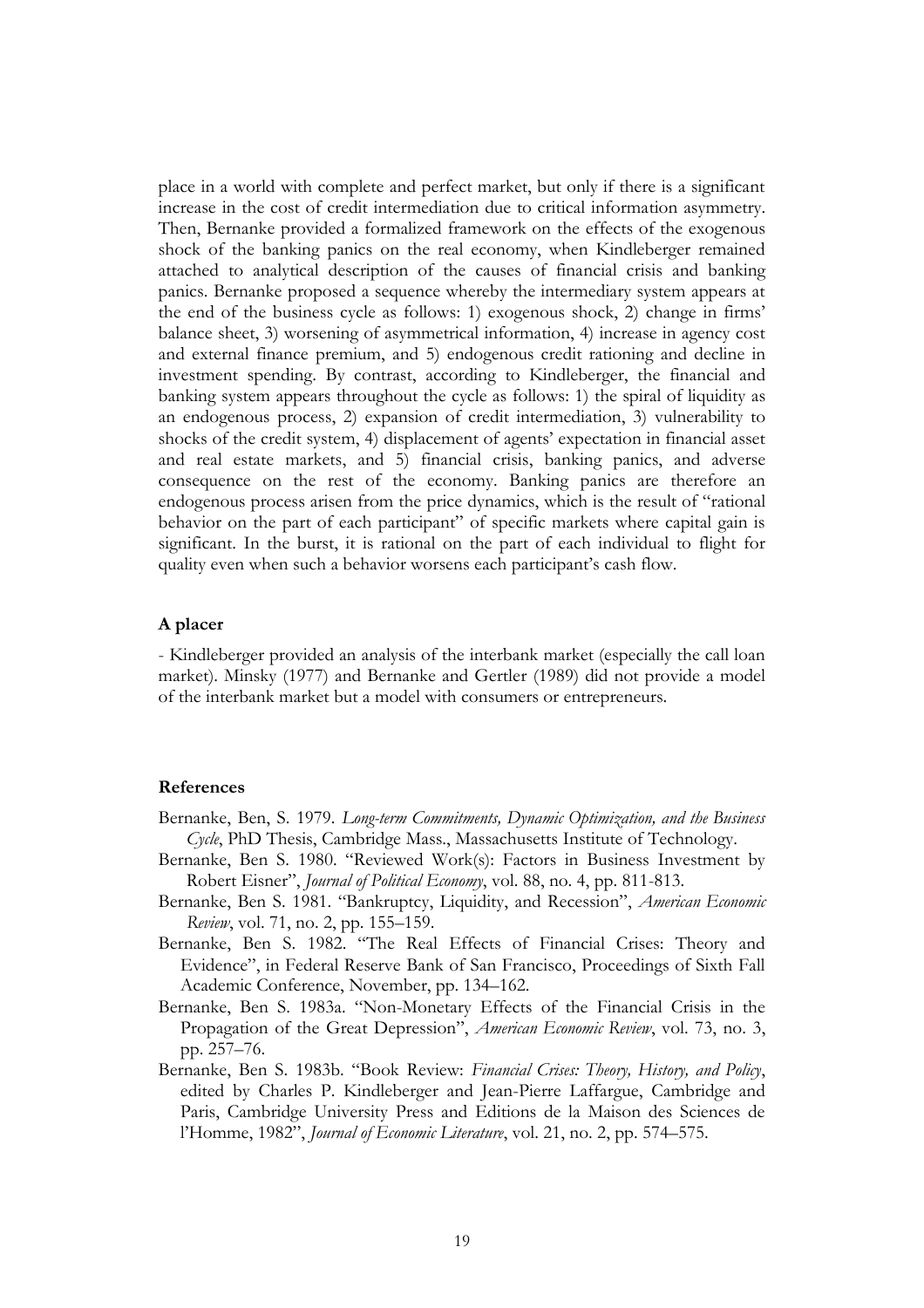- Bernanke, Ben S. 1983c. "Irreversibility, Uncertainty, and Cyclical Investment", *Quarterly Journal of Economics*, vol. 98, no. 1, pp. 85-106.
- Bernanke, Ben S. 1993. "Credit in the Macroeconomy", *Quarterly Review*, Federal Reserve Bank of New York, vol. 18, no. 1, pp. 50–70.
- Bernanke, Ben S. 1995. "The Macroeconomics of the Great Depression: A Comparative Approach", *Journal of Money, Credit, and Banking*, vol. 27, no. 1, pp. 1–28.
- Bernanke, Ben S. 2000. *Essays on the Great Depression*, Princeton, Princeton University Press.
- Bernanke, Ben S. 2002a. "Interview", in B. Snowdon, *Conversations on Growth, Stability and Trade: An Historical Perspective*, Cheltenham, Edward Elgar, pp. 198- 215.
- Bernanke, Ben S. 2002b. "Asset Price 'Bubbles' and Monetary Policy", Federal Reserve Board, Remarks before the New York Chapter of the National Association for Business Economics, New York, October 15.
- Bernanke, Ben S. 2002c. "Remarks", Federal Reserve Board, Remarks at the Conference to Honor Milton Friedman, University of Chicago, Chicago, Illinois, November 8.
- Bernanke, Ben S. 2006. "Commencement Address", Massachusetts Institute of Technology, Cambridge, Massachusetts, June 9.
- Bernanke, Ben S. and Alan Blinder. 1988. "Credit, Money, and Aggregate Demand", *American Economic Review,* vol. 78, no. 2, pp. 435–439.
- Bernanke, Ben S. and Mark Gertler. 1985. "Banking in General Equilibrium", NBER Working Paper*,* no. 1647, June.
- Bernanke, Ben S. and Mark Gertler. 1986. "Agency Costs, Net Worth, and Business Fluctuations," NBER Working Paper, no. 2015, September.
- Bernanke, Ben and Mark Gertler. 1987a. "Banking and Macroeconomic Equilibrium", *in* William Barnett and Ken Singleton (eds.), *New Approaches to Monetary Economics*, Cambridge, Cambridge University Press, pp. 89-111.
- Bernanke, Ben S. and Mark Gertler. 1987b. "Financial Fragility and Economic Performance," NBER Working Paper, no. 2318, July.
- Bernanke, Ben S. and Mark Gertler. 1989. "Agency Costs, Net Worth, and Business Fluctuations," *American Economic Review*, vol. 79, no. 1, pp. 14–31.
- Bernanke, Ben S. and Mark Gertler. 1990. "Financial Fragility and Economic Performance", *Quarterly Journal of Economics*, vol. 105, no. 1, pp. 87-114.
- Bernanke, Ben S. and Mark Gertler. 1995. "Inside the Black Box: The Credit Channel of Monetary Transmission," *Journal of Economic Perspectives*, vol. 9, no. 4, pp. 27–48.
- Bernanke, Ben S. and Mark Gertler. 1999. "Monetary Policy and Asset Price Volatility", Federal Reserve Bank of Kansas City *Economic Review*, vol. 84, no. 4, pp. 17–52.
- Bernanke, Ben S. and Mark Gertler. 2000. "Monetary Policy and Asset Price Volatility", NBER Working Paper, no. 7559, February.
- Bernanke, Ben S. and Mark Gertler. 2001. "Should Central Bank Respond to Movements in Asset Prices?", *American Economic Review*, vol. 91, no. 2, pp. 253–257.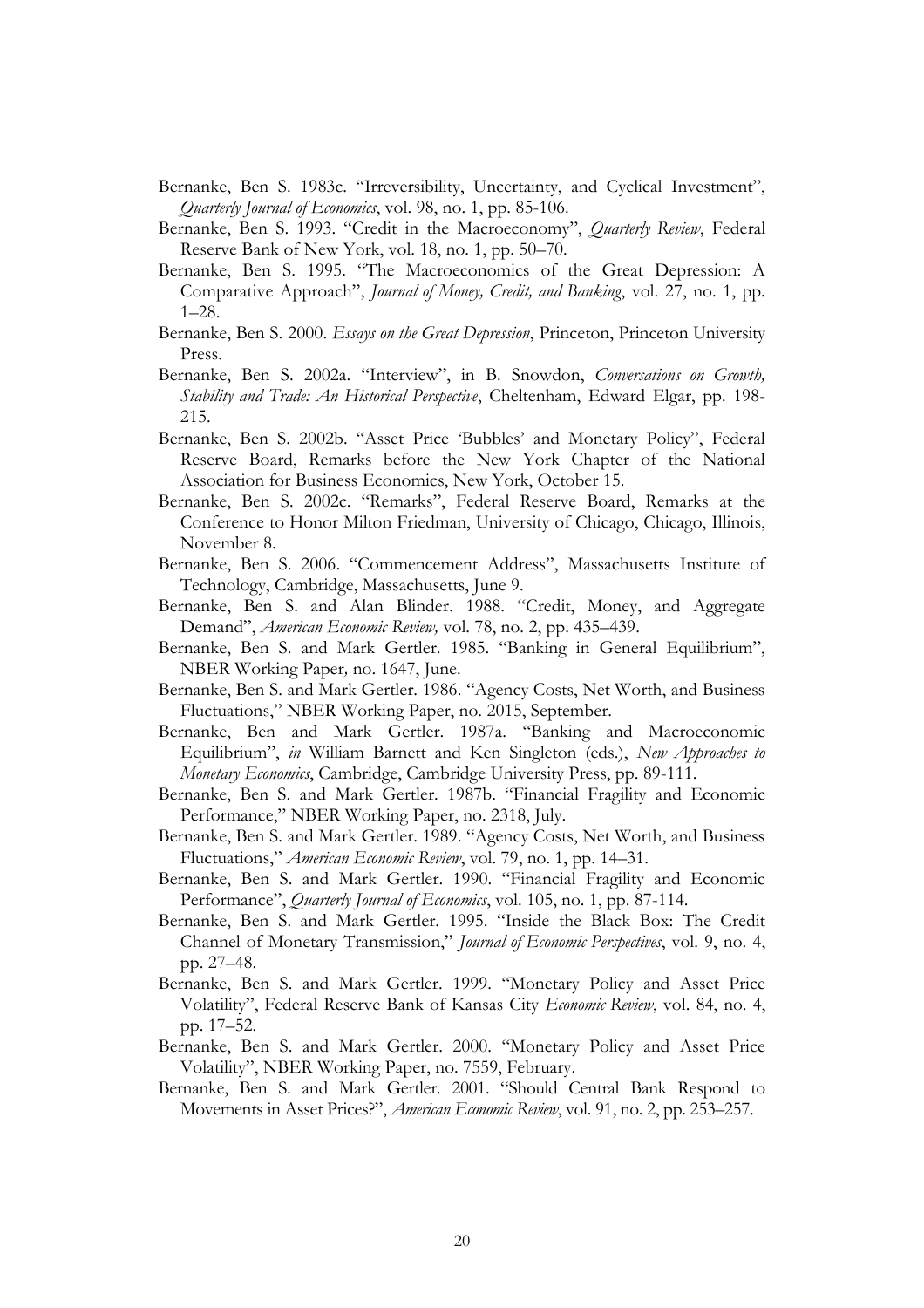- Bernanke, Ben S., Mark Gertler, and Simon Gilchrist. 1996. "The Financial Accelerator and the Flight to Quality", *Review of Economics and Statistics*, vol. 78, no. 1, pp. 1–15.
- Bernanke, Ben S., Mark Gertler, and Simon Gilchrist. 1999. "The Financial Accelerator in a Quantitative Business Cycle Framework", *in* Taylor, J. and Woodford, M. (eds.), *Handbook of Macroeconomics,* Amsterdam, North Holland, pp. 1341–1393.
- Bernanke, Ben S., Timothy Geithner and Henry Paulson. 2019. *Firefighting: The Financial Crisis and Its Lessons*, New York, Penguin Books.
- Bernanke, Ben S. and Harold James. 1991. "The Gold Standard, Deflation, and Financial Crisis in the Great Depression: An International Comparison", in R. Glenn Hubbard, ed., *Financial Markets and Financial Crises*, Chicago, University of Chicago Press, pp. 33–68.
- Bernanke, Ben S. and Ilian Mihov. 2000. "Deflation and Monetary Contraction in the Great Depression: An Analysis by Simple Ratios", *in* B. Bernanke, *Essays on the Great Depression,* Princeton, Princeton University Press, pp. 108–160.
- Bernanke, Ben S. and Frederic S. Mishkin. 1997. "Inflation Targeting: A New Framework for Monetary Policy?", *Journal of Economic Perspectives*, vol. 11, no. 2, pp. 97–116.
- Blanchard, Olivier J. and Mark W. Watson. 1982. "Bubbles, Rational Expectations, and Financial Markets", in Paul Wachtel (ed.), *Crisis in the Economic and Financial Structure*, Lexington Books, Lexington and Toronto, pp. 295-315.
- Board of Governors of the Federal Reserve System. 2008. "Federal Reserve and Other Central Banks Announce Further Measures to Provide Broad Access to Liquidity and Funding to Financial Institutions", *Press Release*, October 13, 2008.
- Bordo, Michael and Olivier Jeanne. 2002. "Monetary Policy and Asset Prices: Does 'Benign Neglect' Make Sense?", *International Finance*, vol. 5, no. 2, pp. 139-164.
- Borio, Claudio, Neale Kennedy, and Stephen D. Prowse 1994. "Exploring Aggregate Asset Price Fluctuations Across Countries: Measurement, Determinants and Monetary Policy Implications", Bank for International Settlements, *Economic Papers*, no. 40, April.
- Cagan, Philip. 1965. "Determinants and Effects of Changes in the Stock of Money, 1875-1960", New York, National Bureau of Economic Research.
- Calomiris, Charles W. 1993. "Financial Factors in the Great Depression", *Journal of Economic Perspectives*, vol. 7, no. 2, pp. 61-85.
- Calomiris, Charles W. and Gary Gorton. 1991. "The Origins of Banking Panics: Models, Facts, and Bank Regulation", *in* R. Glenn Hubbard (ed.), *Financial Markets and Financial Crises*, Chicago, University of Chicago Press, pp. 109–174.
- Carré, Emmanuel and Laurent Le Maux. 2019. "Charles Kindleberger in Retrospect: International Finance and Dollar Swap Lines", ESHET Conference, Lille, Sciences Po Lille, May 25-27.
- Carré, Emmanuel and Laurent Le Maux. 2020. "The Federal Reserve's Dollar Swap Lines and the European Central Bank during the Global Financial Crisis of 2008-2009", *Cambridge Journal of Economics*, vol. 44, no. 4, 723–747.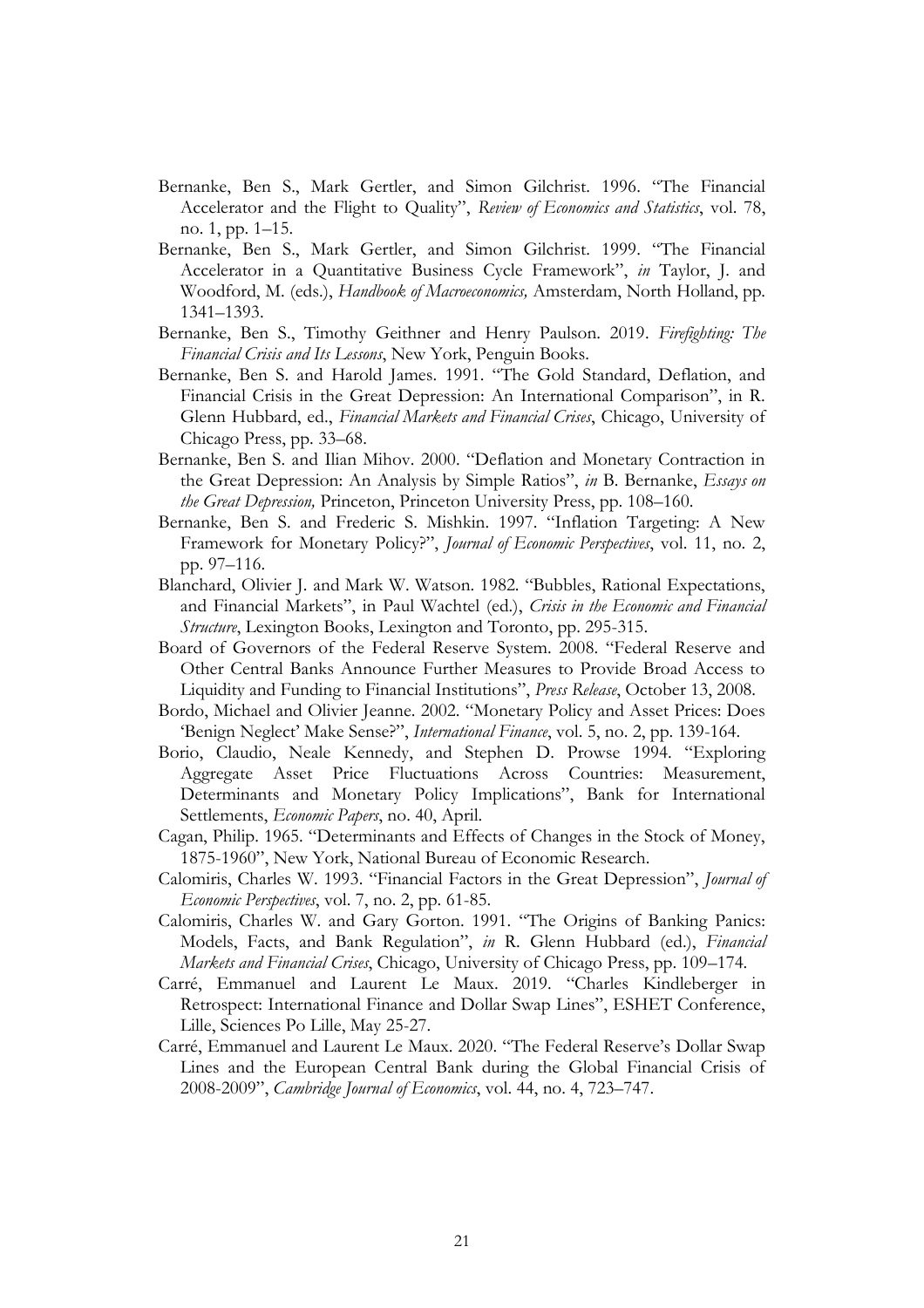- Cecchetti, Stephen B, Hans Genberg, John Lipsky and Sushil Wadhwani (2000), *Asset Prices and Central Bank Policy*, London, International Centre for Monetary and Banking Studies.
- Diamond, Douglas W. 1984. "Financial Intermediation and Delegated Monitoring", *Review of Economic Studies*, vol. 51, no. 3, pp. 393–414.
- Diamond, Douglas W. and Philip H. Dybvig. 1983. "Bank Runs, Deposit Insurance, and Liquidity", *Journal of Political Economy*, vol. 91, no. 3, pp. 401–419.
- Dimand, Robert. 2014. "HES Presidential Address: The Global Economic Crisis in Light of the History of Interwar Monetary Economics", *Journal of the History of Economic Thought*, vol. 36, no.1, pp. 3-21.
- Dimand, Robert and Robert H. Koehn. 2008. "Central Bankers in the Minsky Moment: How Different Central Banks Have Responded to the Threat of Debt-Deflation", *Journal of Economic Asymmetries*, vol. 5, no. 1, pp. 139-148.
- Eichengreen, Barry. 2011. "The New Monetary and Financial History", in Wood, Geoffrey, Terence C. Mills and Nicholas Crafts (eds.), *Monetary and Banking History Essays in Honour of Forrest Capie,* London, Routledge, pp. 27-48.
- Eichengreen, Barry and Kris Mitchener. 2003. "The Great Depression as a Credit Boom Gone Wrong", Bank for International Settlements, *Working Papers*, no. 137, September.
- Federal Open Market Committee (FOMC). 2008. Meeting Transcripts, [https://www.federalreserve.gov/monetarypolicy/fomchistorical2008.htm.](https://www.federalreserve.gov/monetarypolicy/fomchistorical2008.htm) Accessed May 22, 2018.
- Fisher, Irving. 1933. "Debt-Deflation Theory of Great Depressions", *Econometrica*, vol. 1, no. 4, pp. 337–357.
- Freixas, Xavier. 2018. "Credit Growth, Rational Bubbles and Economic Efficiency", *Comparative Economic Studies*, vol. 60, no. 1, pp. 87-104.
- Friedman, Milton and David Meiselman. 1963. "The Relative Stability of Monetary Velocity and the Investment Multiplier in the United States, 1897–1958", in *Stabilization Policies*, Studies for the Commission on Money and Credit, Englewood Cliffs, Prentice-Hall, pp. 168–268.
- Friedman, Milton and Anna J. Schwartz. 1963. *A Monetary History of the United States, 1867–1960*, Princeton, Princeton University Press.
- Frisch, Ragnar. 1933. "Propagation Problems and Impulse Problems in Dynamic Economies", in Karin Kock (ed.), *Economic Essays in Honor of Gustav Cassel*, London, George Allen and Unwin, pp. 171–205.
- Gertler, Mark. 1988. "Financial Structure and Aggregate Economic Activity: An Overview", *Journal of Money, Credit, and Banking*, vol. 20, no. 3, pp. 559–588.
- Gertler, Mark, Hubbard, R. Glenn. 1988. "Financial Factors in Business Fluctuations", in *Financial Market Volatility: Causes, Consequences and Policy Responses*, Federal Reserve Bank of Kansas City Symposium, pp. 33-71.
- Goodfriend, Marvin. 2002. "Monetary Policy in the New Neoclassical Synthesis: A Primer", *International Finance*, vol. 50, no. 2, pp. 165-191.
- Hubbard, R. Glenn (ed.) 1991. *Financial Markets and Financial Crises*, Chicago, University of Chicago Press.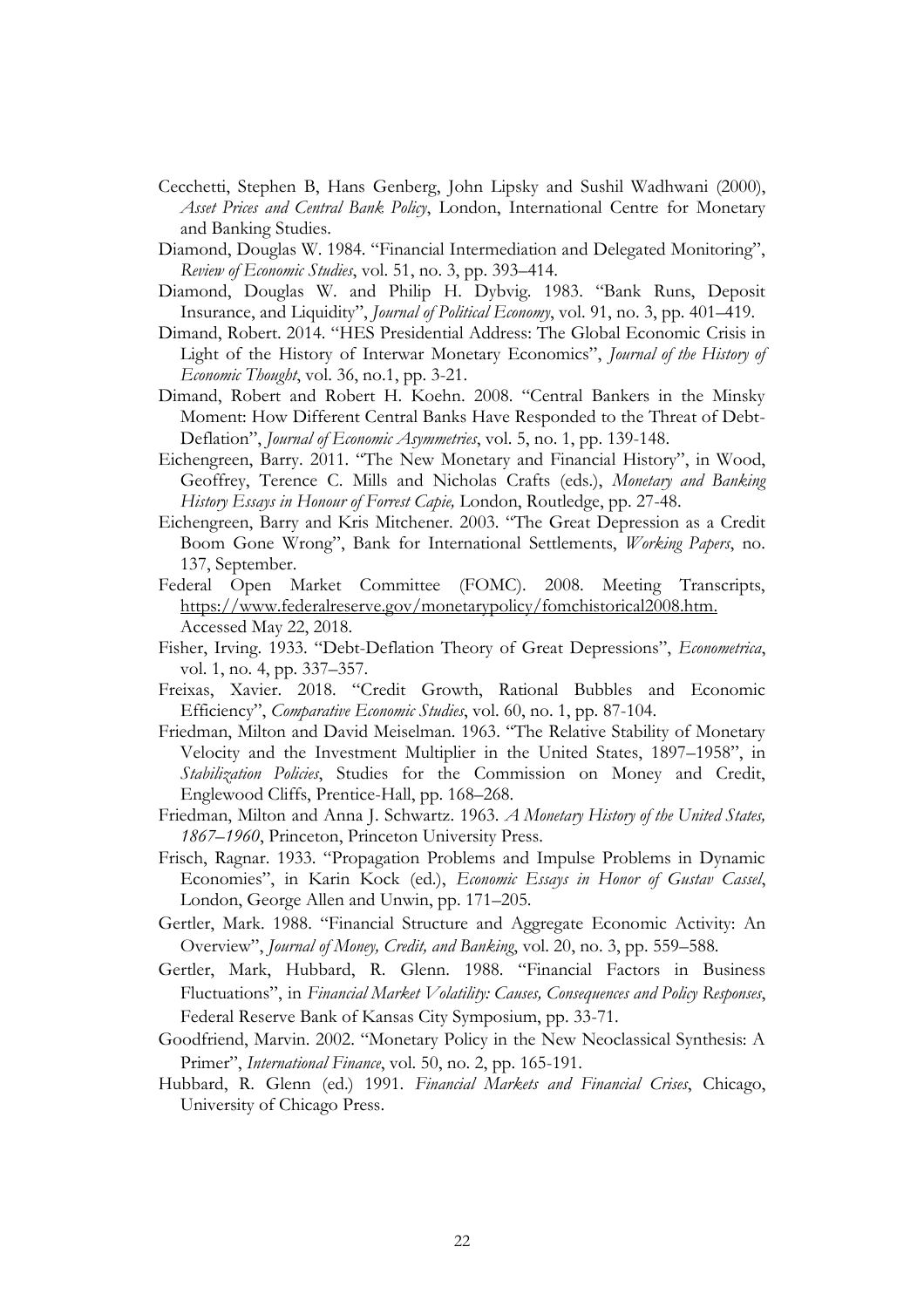- Hubbard, R. Glenn. 1995. "Is There a "Credit Channel" for Monetary Policy?", *Federal Reserve Bank of St. Louis Review,* vol. 77, no. 3, pp. 63-77.
- Jensen, Michael C. and William H. Meckling. 1976. "Theory of the Firm: Managerial Behavior, Agency Costs, and Ownership Structure", *Journal of Financial Economics*, vol. 3, no. 4, pp. 305–360.
- Kindleberger, Charles P. 1967. "The Politics of International Money and World Language", *Essays in International Finance*, Princeton University Press, n°62, August. In Kindleberger (1981, Chapter 2).
- Kindleberger, Charles P. 1973. *The World in Depression, 1929-1939*, Berkeley, University of California Press.
- Kindleberger, Charles 1974. "Why World Bankers Are Worried », *Challenge*, vol. 17, no. 5, pp. 20–23.
- Kindleberger, Charles P. 1975. "Quantity and Price, Especially in Financial Markets", *Quarterly Review of Economics and Business*, vol. 15, no. 2, pp. 7–19. In Kindleberger (1981, Chapter 18).
- Kindleberger, Charles P. 1978a. *Manias, Panics, and Crashes: A History of Financial Crises*, first edition, New York, Basic Books.
- Kindleberger, Charles P. 1978b. "Manias, Panics, and Rationality", *Eastern Economic Journal*, vol. 4, no. 2, pp. 103-112.
- Kindleberger, Charles P. 1980. "Economic Responsibility", The Second Fred Hirsch Memorial Lecture, Warwick University, March 6. In Kindleberger (2000, Chapter 19).
- Kindleberger, Charles P. 1981. *International Money: A Collection of Essays*, London, Georges Allen and Unwin.
- Kindleberger, Charles P. 1983. "1929: Ten Lessons for Today", *Challenge*, vol. 26, n°1, pp. 58-61.
- Kindleberger, Charles P. 1984. "Banking and Industry Between the Two Wars: An International Comparison", *Journal of European Economic History*, vol. 13, no. 2, pp. 7–28.
- Kindleberger, Charles P. 1986. *The World in Depression, 1929-1939*, revised and enlarged edition, Berkeley, University of California Press.
- Kindleberger, Charles P. 1987. "Financial Crisis", in John Eatwell, Murray Milgate, Peter Newman (eds.), *The New Palgrave: A Dictionary of Economics*, Volume 2, London, Macmillan, pp. 339–340.
- Kindleberger, Charles P. 1988. *The International Economic Order: Essays on Financial Crisis and International Public Goods*, Harvester – Wheatsheaf, New York.
- Kindleberger, Charles P. 1989. *Manias, Panics, and Crashes: A History of Financial Crises*, second edition, New York, Basic Books.
- Kindleberger, Charles P. 1991. *Life of an Economist*, Cambridge, Basic Blackwell.
- Kindleberger, Charles P. 1992. "Book Review: *Financial Markets and Financial Crises* edited by R. G. Hubbard", *Southern Economic Journal*, vol. 59, no. 1, pp. 127–129.
- Kindleberger, Charles P. 1995. "Asset Inflation and Monetary Policy", *BNL Quarterly Review*, vol. 48, no. 192, pp. 17–27.
- Kindleberger, Charles P. 1996a. *Manias, Panics, and Crashes*, third edition, Basingstoke, Palgrave Macmillan.